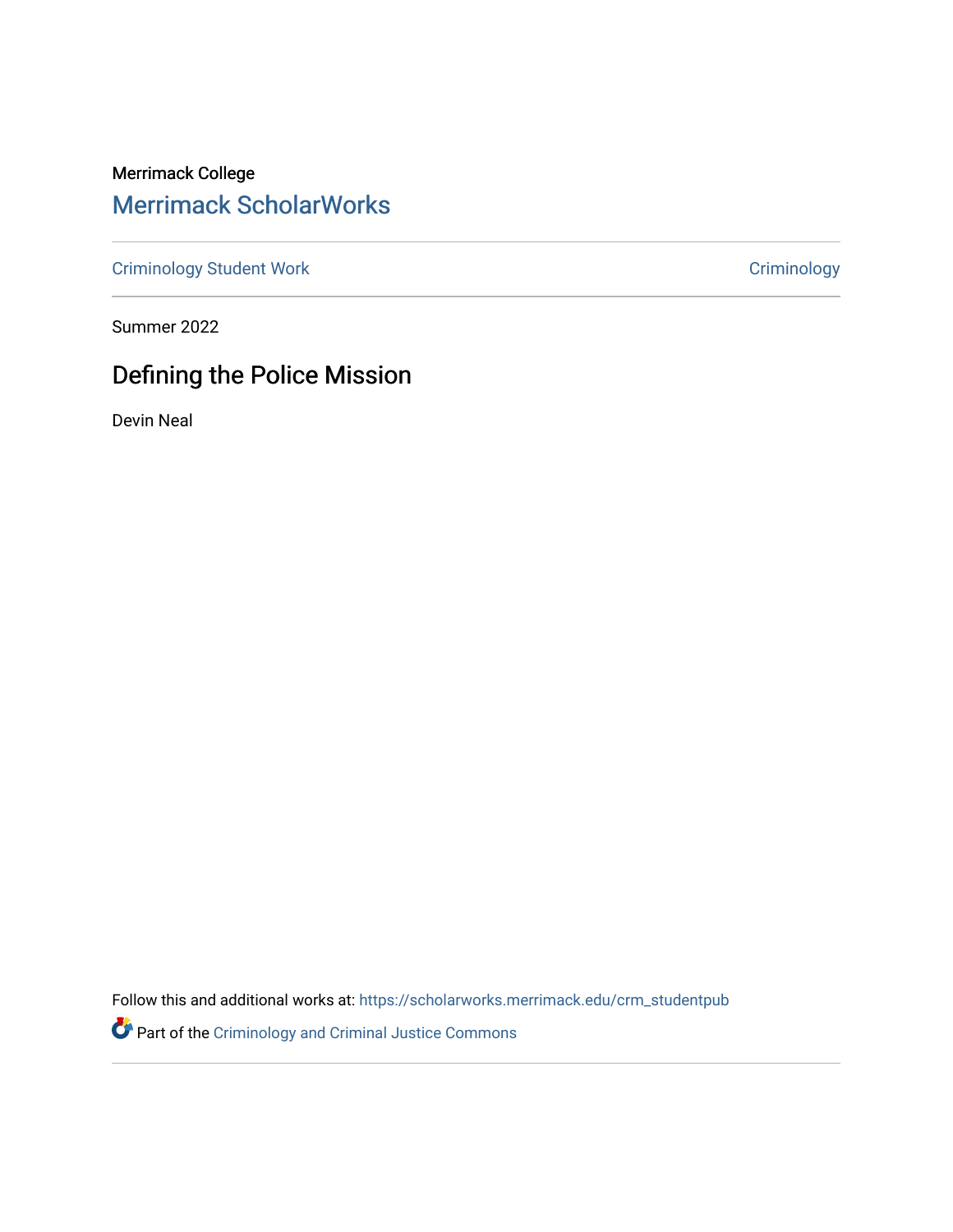# **DEFINING THE POLICE MISSION** Devin Neal

This work was completed in partial fulfillment of the degree Master of Science in Criminal Justice in May 2022 at Merrimack College, under the advisement of Nicole Frisch-Scott, Ph.D., Assistant Professor of Criminology and Criminal Justice, and Raymond Mooney, Professor of Practice of Criminology and Criminal Justice.

Please direct correspondence to Devin Neal at [neald@merrimack.edu](mailto:neald@merrimack.edu)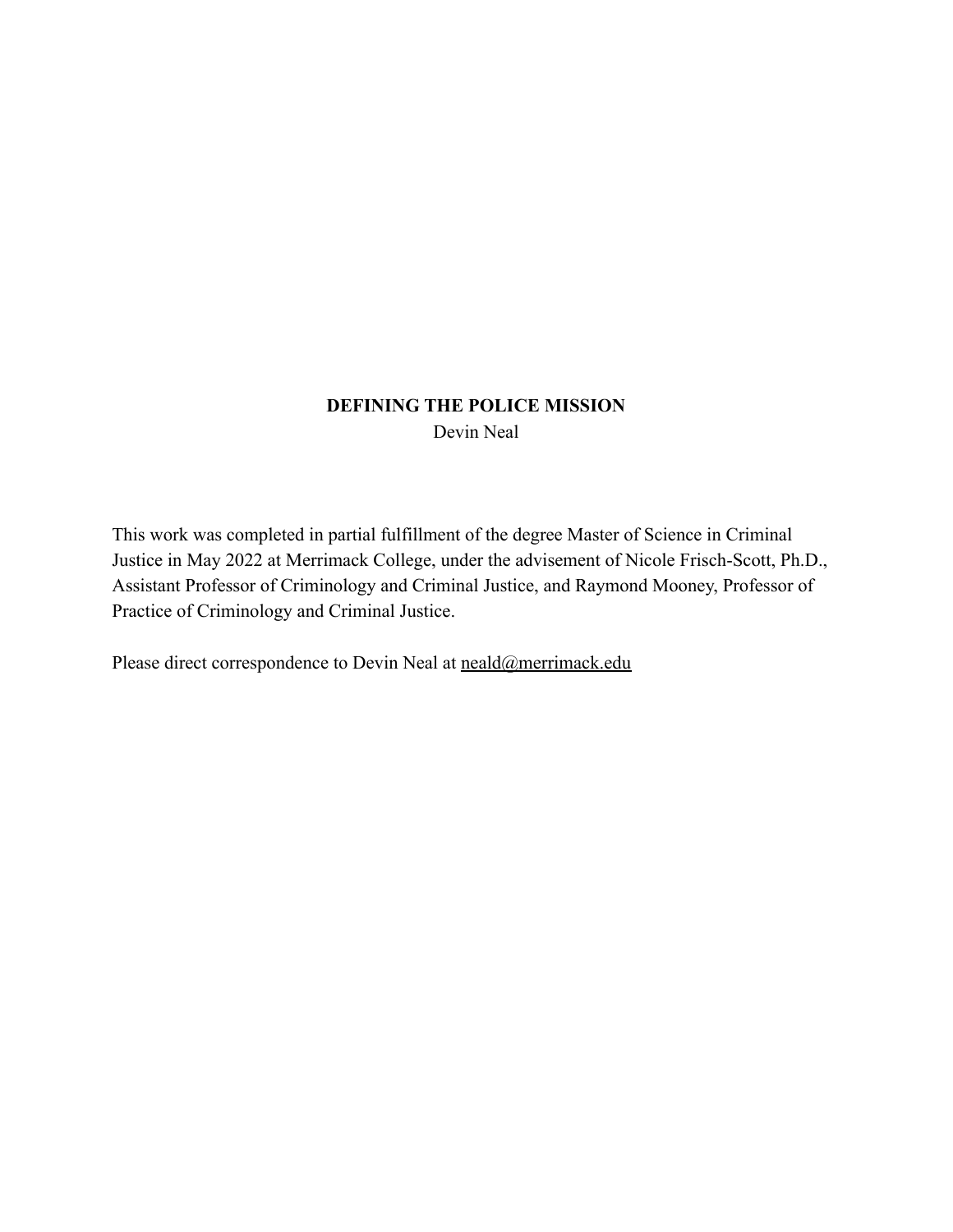#### **ABSTRACT**

Directives and duties of law enforcement have changed drastically over time. Today there is little agreement within society regarding what is needed and wanted from police. Even within the police ranks, it is unclear whether there is a single view of what "good" police work is (and if so, what that looks like). An officer may learn what "good" policing is from numerous channels including departmental missions, informal cultures, personal characteristics, and community contexts. Officers' opinions may also derive from personal beliefs about policing, personality traits, and/or attitudes toward police work. The purpose of this study is to determine what new officers believe "good" policing is, assess from where these officers learn what "good" policing is, and examine how new officers spend their time. To answer these questions, qualitative interviews were conducted via video/phone call with new police officers from Northeastern Massachusetts. Two researchers used open and selective coding to analyze participants' responses, identifying themes and patterns. Findings suggest that new police officers believe community policing activities, being visible to the public, interacting with people, and proactive policing (apprehending offenders) are the tenants of "good" police work. These new officers learned the most from their field training officer programs and from their experience on the job, rather than through formal training. In light of these findings, the future of policing should consider the importance of community policing, the strength of informal channels of communication among officers, and align promotional criteria with what officers think "good" policing is. Implications for future research and the field of policing are discussed.

Keywords: police, police officers opinions, police officer learning, police officer training, community policing, proactive policing, promotion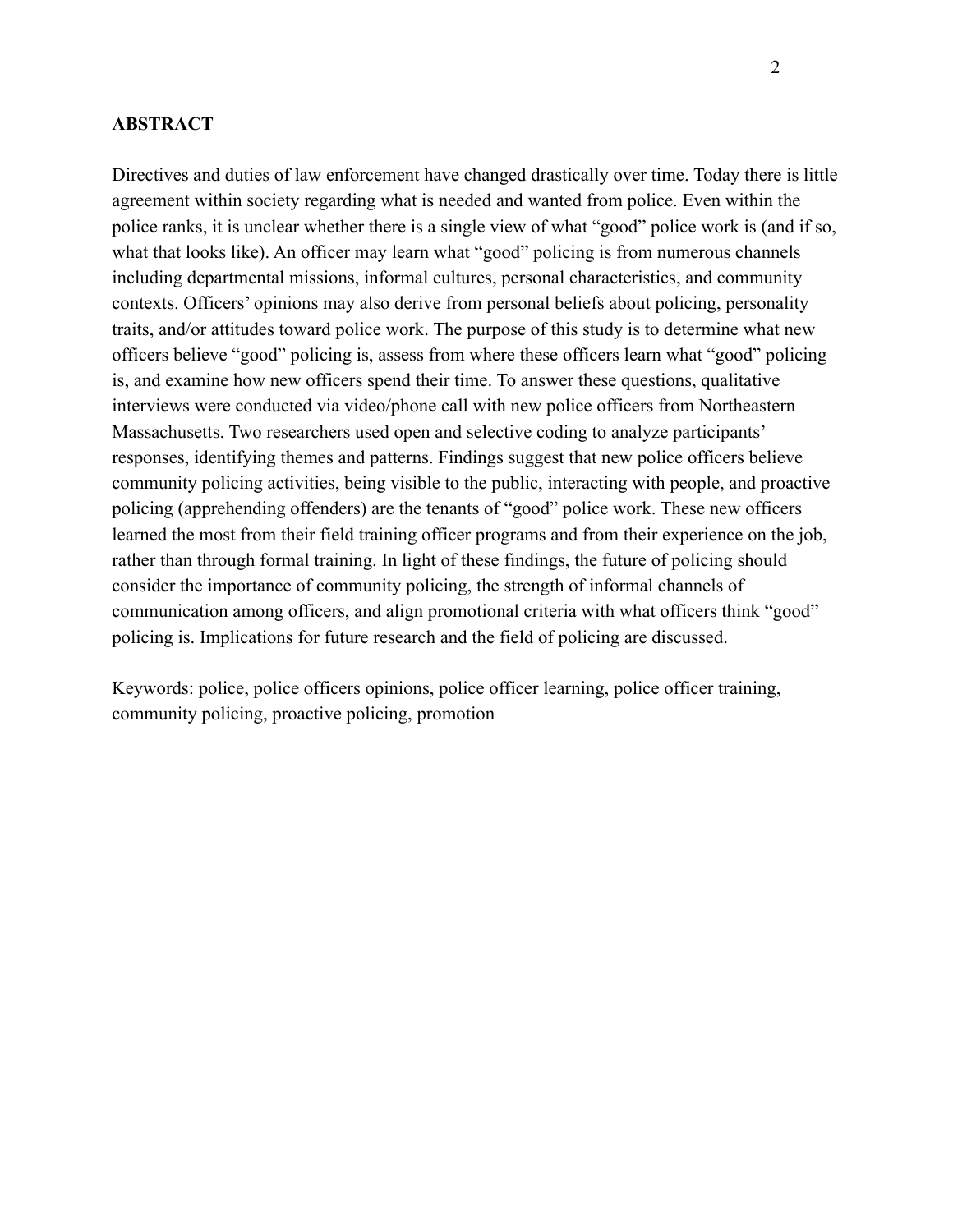#### **INTRODUCTION**

The mission of policing is ever-changing. As the public demands change and new issues come to light, police officers' idea of what "good" policing is needs to change in order to satisfy the public. Major events such as the terrorist attacks on September 11th, 2001, publicized instances of police brutality, police reform legislation, and the COVID-19 pandemic, change the face of policing and alter the types of police activities that officers engage in. Many have recently (and begrudgingly) claimed that the police mission is not evolving (or evolving fast enough) to address modern-day problems. Most police officers today continue to believe that enforcing the law is their most important goal (Cochran & Bromley, 2003). However, if communities would rather police focus on other tasks, like order maintenance or community building, then such a disconnect could strain the relationship between police and the community. This disconnect, in addition to other factors, has contributed, at least in part, to the deterioration of the relationship between the public and the police.

The mission of the police has varied and currently varies drastically across time and place. Communication of goals within police departments can be poor and officers therefore can individually develop ideas regarding the nature of "good" or appropriate policing. In this study, we seek to understand new police officers' conceptions of "good" policing, which may also be referred to as their personal policing mission. Prior research has examined police officers' preferred policing style, their occupational orientations, the tasks that police officers engage in, police subculture(s), officers' opinions on specific policing strategies, and/or police department's mission statements, any or all of which could contribute to an individual officer's personal conception of "good" policing. However, little work focuses explicitly on how police officers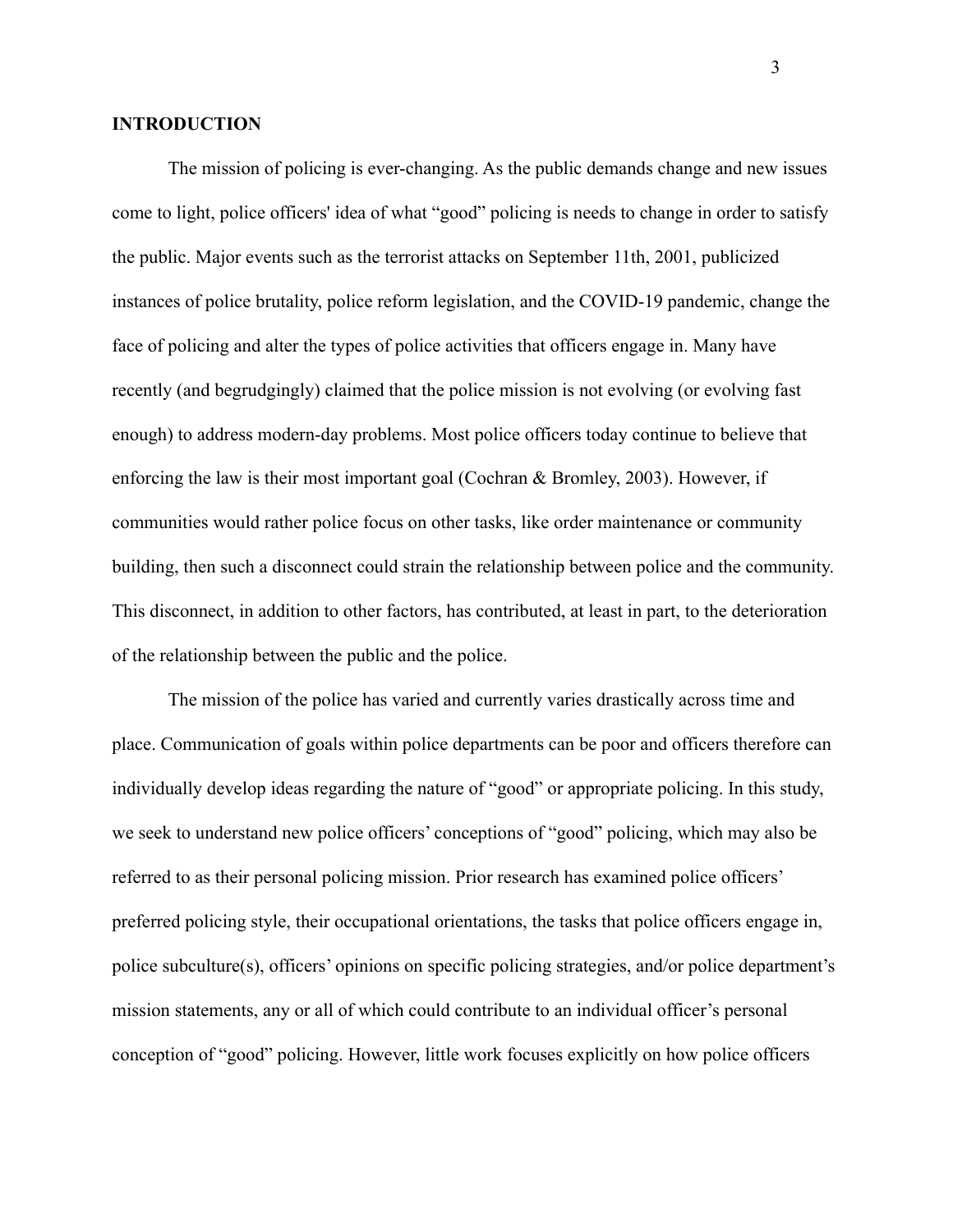learn or make determinations regarding what "good" police work is. These conceptions of what "good" policing is, are especially important among new police officers entering the field, as they are the individuals engaging with the public, patrolling communities, and regularly making discretionary decisions on how to solve problems and respond to emergencies. Theoretically, an officer's personal policing philosophy should shape all of these aforementioned tasks. Using data gathered from semi-structured interviews with new police officers in the state of Massachusetts, this study aims to bridge the gap in research that looks singularly at officer preferences, orientations, and time use by assessing the following questions: 1) How do new officers define what "good" policing is? 2) How do new officers learn what "good" police work is? and 3) How do new police officers spend their time?

Understanding how police officers view their job and their purpose serves several functions. Attitudes and beliefs shape behavior, so an important part of understanding police work is not just about describing what officers do, but uncovering the reasons behind their actions. By investigating what new officers view as "good" police work and where these conceptions come from, we can more easily understand and potentially change police behavior and how discretionary decisions are made to align with public needs or departmental philosophy. Further, if there are discrepancies among officers' philosophies and/or variations from the departmental mission, this may allow executives the opportunity to clarify the desired police mission and establish a clear and objective training curriculum to disseminate information to new officers. With a clear vision of what good policing looks like there can also be objective standards for hiring and promotion. Finally, solidifying expectations for what police can and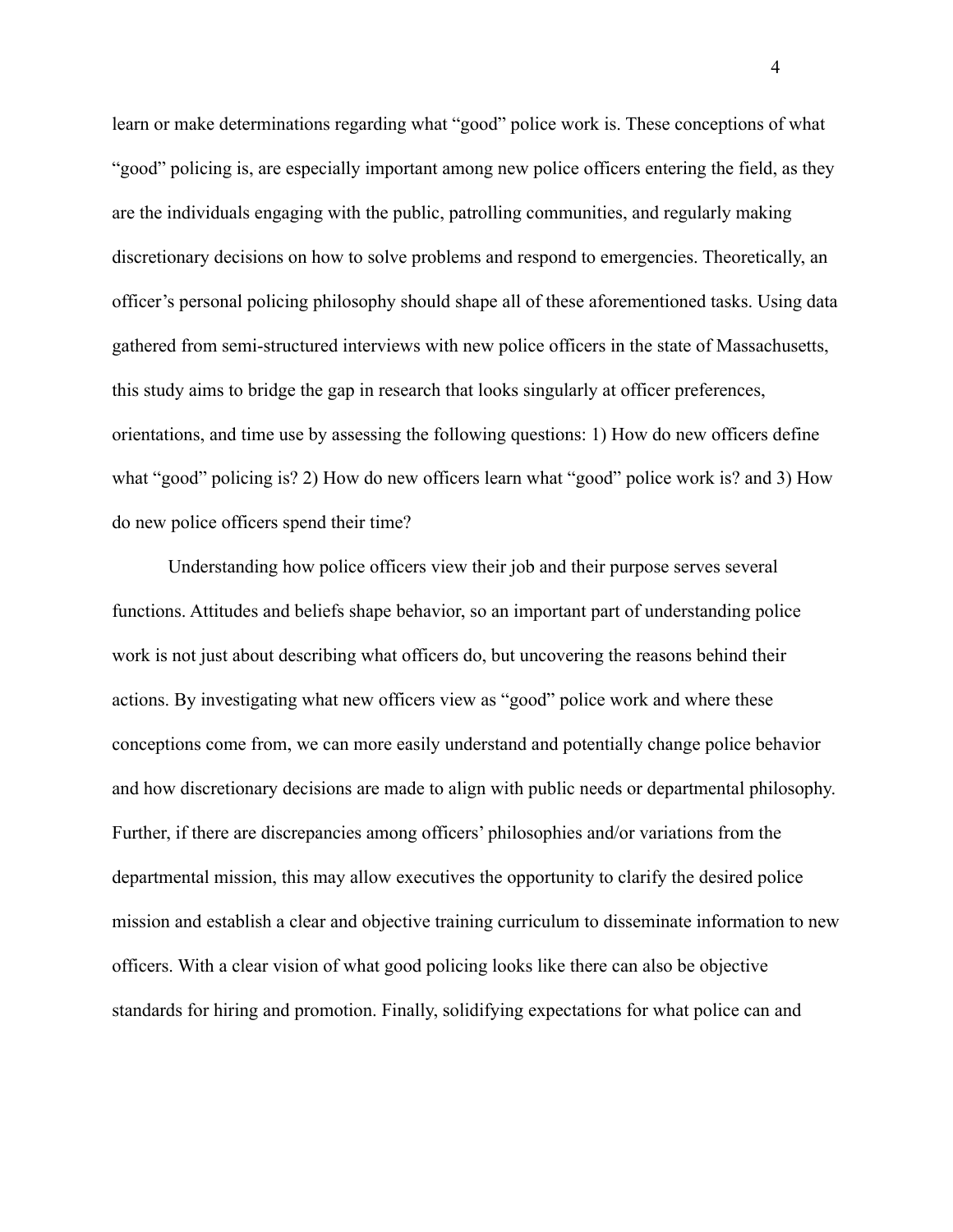should do may even improve the public's trust in the police and improve the relationship between the community and the police.

#### **POLICING OVER TIME**

The history of policing contains a number of periods of reform wherein the public goals of policing, the way that police officers are hired, and the tactics that they use change. For example, the earliest police forces in the United States were tasked with controlling crime, cleaning cities, and preventing disease. They were all-purpose public servants, closely tied to local politicians, and largely disorganized in their work. This was the case until the mid-1930s when police departments were professionalized and narrowed their mission to focus only on responding to and preventing crime. Officers engaged in random preventive patrol and rapid response as a means to apprehend criminals. In the 1960s and 1970s, the mission of the police expanded again to focus on individual communities' needs and to take a more analytical approach to crime control and problem-solving. Police began to establish community bonds, conduct information gathering, and work with citizens to collectively respond to community problems (Kelling & Moore, 1988; Peak & Sousa, 2018). The history of policing contains constant, but slow change (DeLone, 2007). This change occurs in response to changing public needs and priorities within the law enforcement profession. As police goals change, so too do police tactics and discretionary activities. Officers must adapt to the ever-changing landscape of their profession. Because the goals and methods of policing shift over time, we should periodically stop and take stock of how police officers view their purpose and spend their time. It is especially important to conduct this exercise in times when police are scrutinized so closely by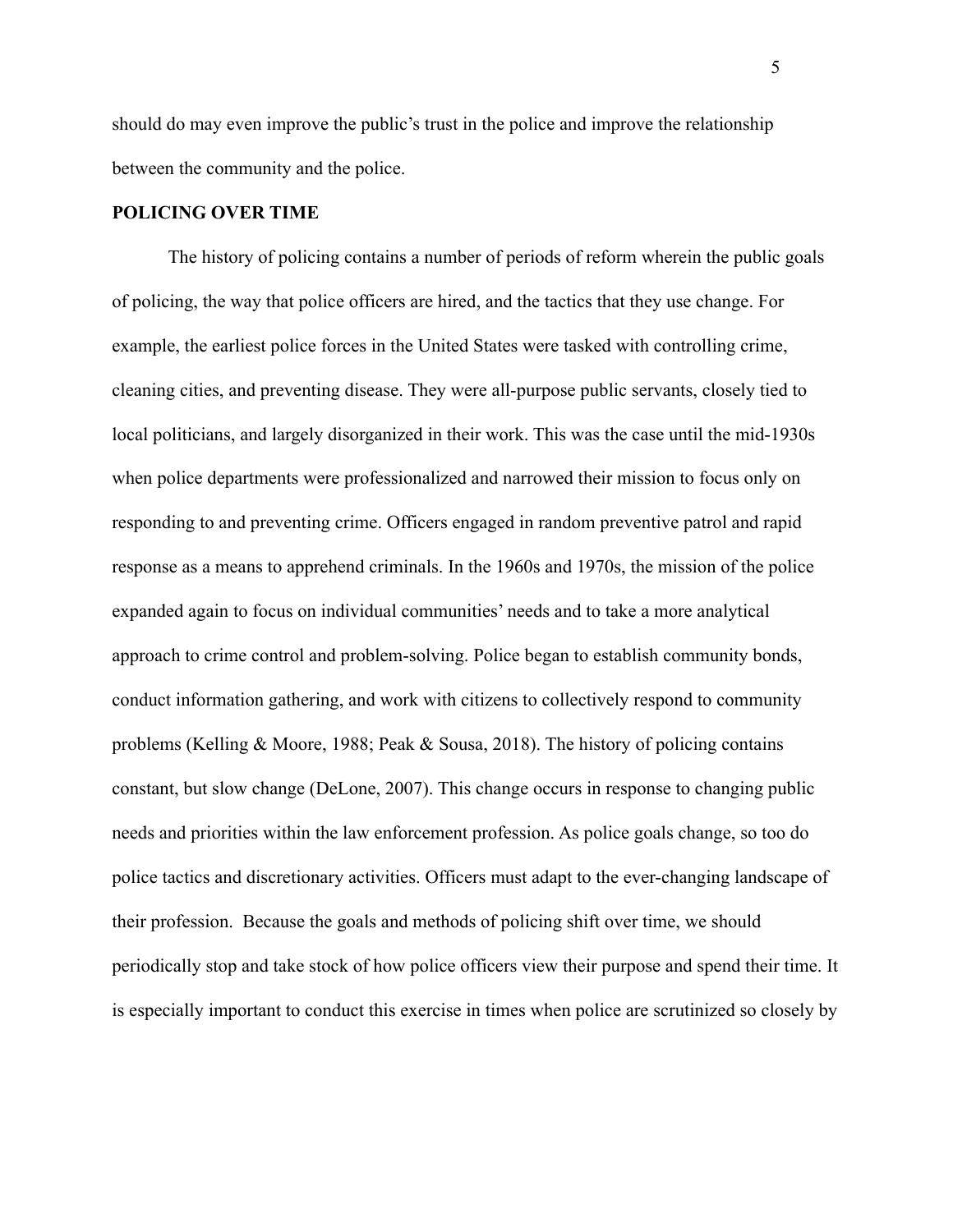the public and the media, when police-community relations are strained, and when the needs of the public are demonstrably not being met.

#### **OFFICERS' PERSONAL CONCEPTIONS OF "GOOD" POLICING**

An officer's conception of "good" policing is likely influenced by many factors. Influence may come from departmental missions, informal cultures, personal characteristics, and community contexts, to name a few. In the section to follow the potential factors that help shape what officers think "good" police work is are reviewed.

An officer's conception of "good" policing can be influenced by a departmental mission statement (DeLone, 2007). A police department's official mission statement delineates "the core purpose of the organization," and encompasses "an identity for the organization." (Denhardt, 1999, p. 249; DeLone, 2007, p. 220; Morreale & Lambert, 2009). The departmental mission statement may play an important role in the way that an individual officer forms their perception of what "good" police work is (DeLone, 2007). To illustrate, Boston, Massachusetts Police Department's official 2022 mission statement states: "The Boston Police Department is dedicated to working in partnership with the community to fight crime. We work to improve the quality of life in our neighborhoods. Through community policing, we want to be a reflection of the residents we serve. We aim to create a professional culture and inclusive environment that mirrors the best of all of us." [\(Boston Police Department\)](https://www.boston.gov/departments/police). This mission reflects what the high-ranking police officials in the Boston Police Department would like their officers to value, aspire towards, and embody on the job, and therefore reflects what good policing is.

Police officers may also be told what good policing is directly from their superiors. Police departments communicate their goals and orders in a top-down manner; higher-ranking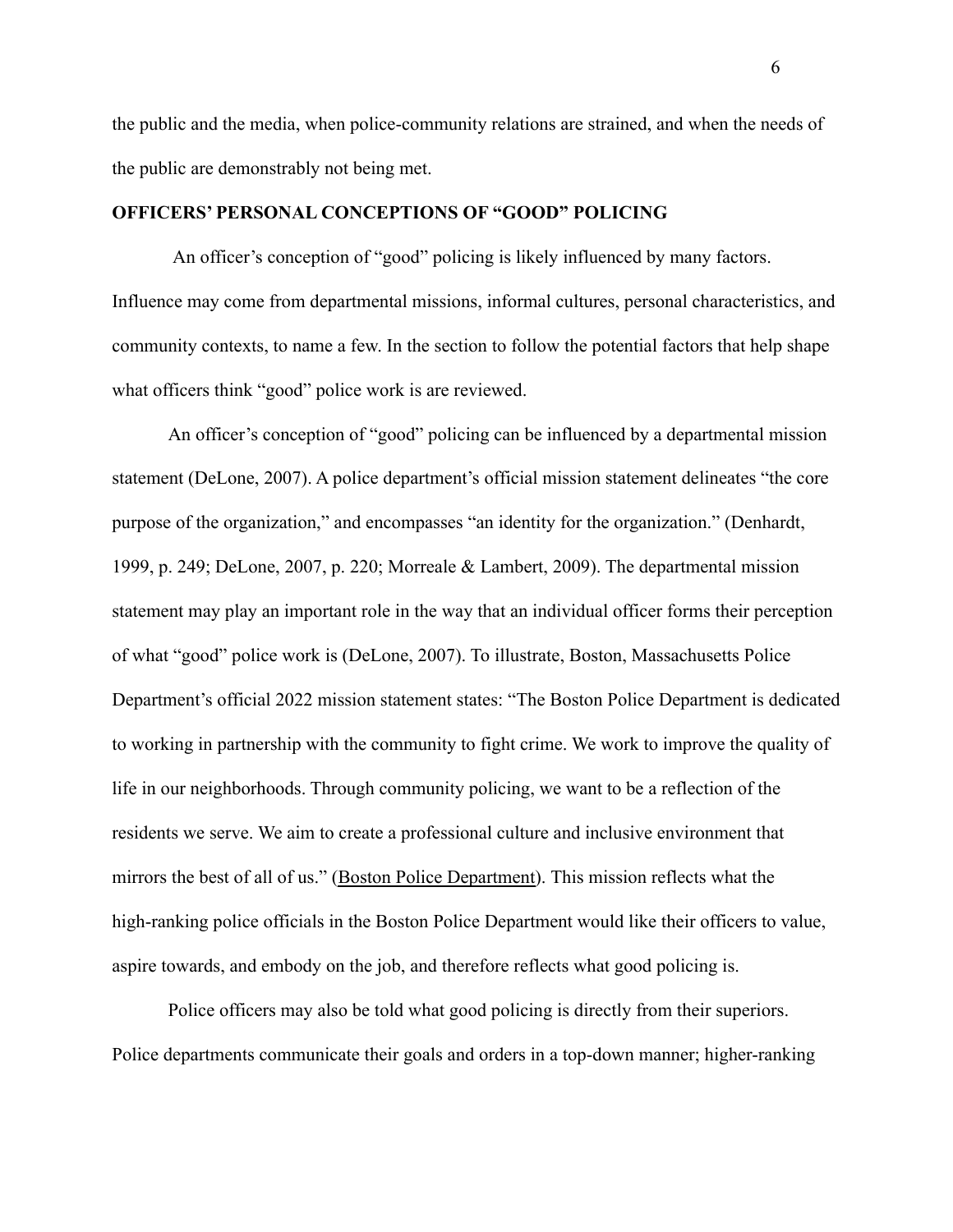officers give orders to their subordinates. Engel  $\&$  Worden (2003) found that police officers' perceptions of what "good" policing is aligned with what they believed their supervisors would think "good" policing is, suggesting that this message is transmitted directly. However, research has found that supervisors' and police officials' communication to lower level officers regarding their mission, responsibilities, expectations, and performance is often poor (Engel & Worden, 2003; Lord, 1996; McCold & Wachtel, 1996; Lurigio & Skogan, 1994; Paoline, Meyers, & Worden, 2000). Engel and Worden (2003) find that a problem with implementing new policies and directives is that supervisors fail to properly communicate their priorities, leaving patrol officers to rely on their own priorities for patrol. This is especially a problem when departments attempt to implement community policing and problem solving strategies because research shows that historically patrol officers generally have more negative attitudes toward these activities (Engel and Worden, 2003).

An understanding of "good" policing could also be formally communicated to officers through promotional criteria. Police executives' criteria for promotion suggest what police work is valued by the department, thus marking "good" police work. Similar to how police officers focus on activities that they believe their supervisors would like them to focus on, officer perceptions of what activities supervisors value for promotion may influence officers to focus on these activities or value those activities themselves. Using basic logic, the promotional criteria a department uses likely signals to officers, especially new officers, what "good" police work looks like.

It is a widely held belief that almost every police officer also subscribes to a culture within police departments. Like publicly stated missions, the internal police culture(s), can

7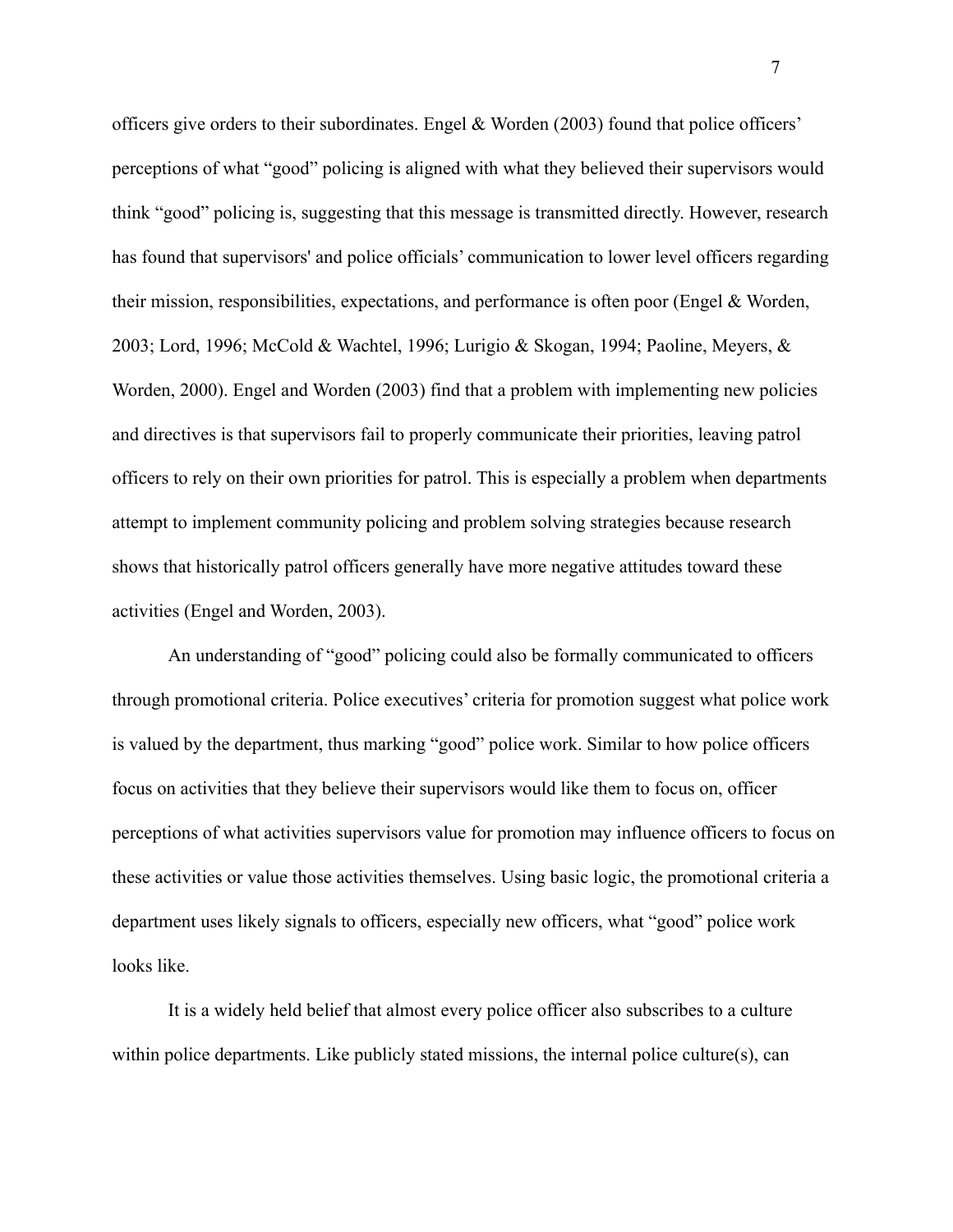dictate how police spend their time, make decisions, and view their jobs (Cochran & Bromley, 2003; Demirkol & Nalla, 2017; Paoline & Terrill, 2005; Paoline, 2004). Paoline (2004) described police culture as being a set of norms that promote distrust and cynicism toward the public, disinterest in any activity beyond investigating and stopping crime. The police culture may also include a "code of silence," or an unyielding loyalty to other police officers, among other beliefs. Socialization to such a subculture would likely lead officers to prioritize certain activities, like making stops, questioning citizens, and arresting suspects.

Most research treats police culture as one "monolithic," mindset. More recently, some research has questioned the idea of one traditional police culture and has suggested that there are multiple subcultures or orientations that officers can subscribe to (Brooks, Piquero, & Cronin, 1993; Cochran & Bromley, 2003; Demirkol & Nalla, 2017; Paoline, 2004). Groups of officers may share similar orientations but are not similar to the "traditional" police culture as described above. These groups of officers may form multiple smaller informal subcultures within a department. Research indicates there may be as many as seven distinct groups of officer orientations towards police work; "Traditionalists," "Old-Pros," "Law Enforcers," "Peacekeepers," "Lay-Lows," "Anti-Organizational Street-Cops," and "Dirty Harry Enforcers" (Paoline, 2004). "Traditionalists" focus on law enforcement tasks and have no desire to engage in order-maintenance activities or community policing. They also feel as though procedural guidelines can be a barrier and feel as though supervisors are unsupportive. "Old-Pros" have a positive outlook regarding citizens, their supervisors, procedural guidelines, aggressive patrolling, and use of discretion. These officers enjoy participating in law enforcement, order maintenance, and community policing activities. However, some officers coined as, "Law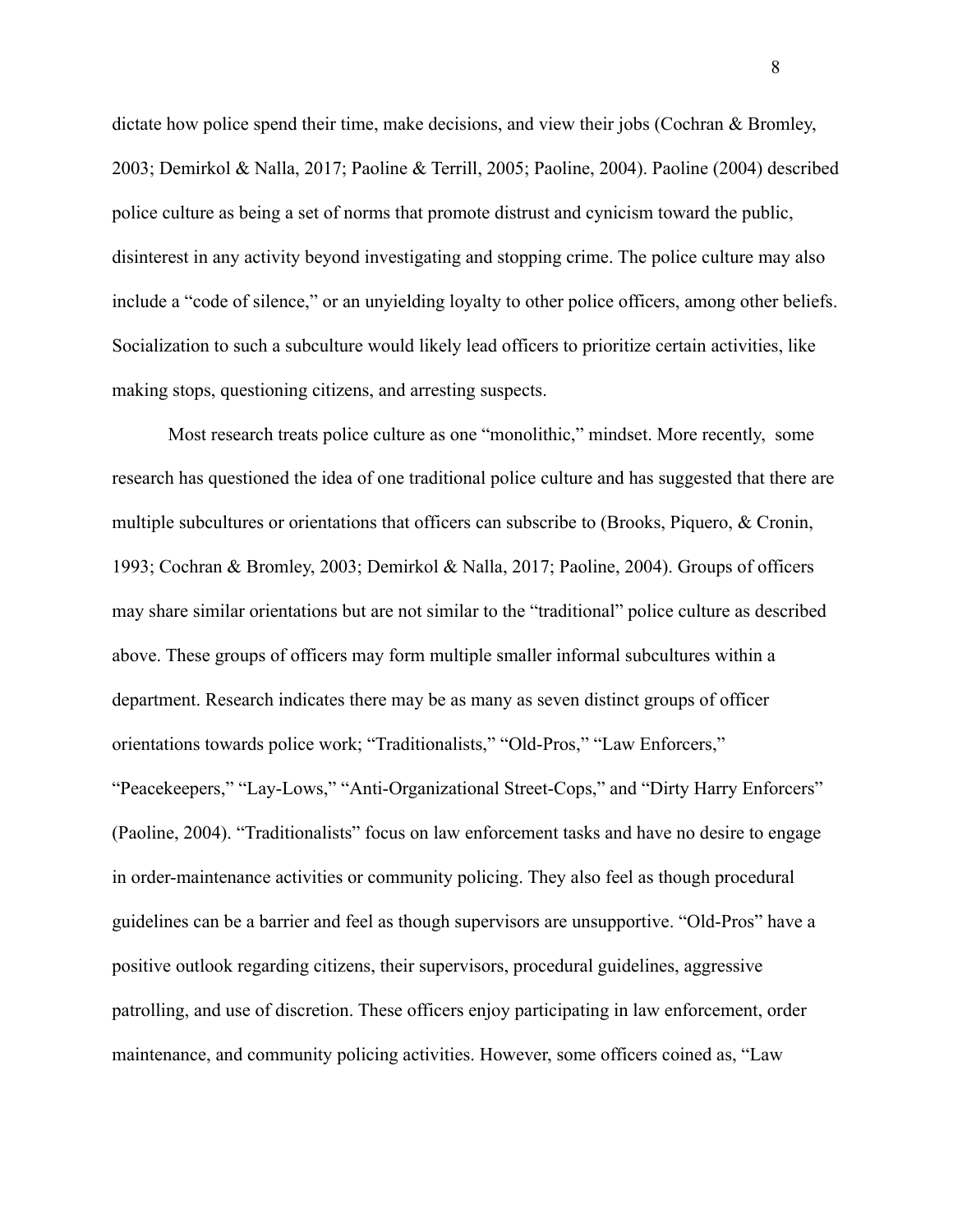Enforcers," are distrustful of citizens and do not believe that citizens are helpful. Officers that are categorized as "Law Enforcers" focus heavily on their law enforcement duties, they accept order maintenance activities but show displeasure toward community policing activities. Oppositional to "Law Enforcers," are those who trust the public and feel slightly favorable about citizens' cooperation level. These officers, labeled "Peacekeepers," trust the public and feel slightly favorable about citizens' cooperation level. They enjoy order maintenance and community policing practices far more than law enforcement activities. "Lay-lows" feel as though citizens can be trusted and are cooperative. These officers focus solely on required law enforcement activities. Similar to "Traditionalists" and "Lay-lows," "Anti-organizational Street Cops" tend to share some of the same values but also "hold the most optimistic beliefs" of any of the officer categories (Paoline, 2004 p. 225). "Dirty Harry Enforcers" closely resemble the characteristics of "Traditionalists" and "Law Enforcers." but believe that violating citizens' rights is acceptable in order to execute their law enforcement role (Paoline, 2004). Many researchers including McCold & Wachtel (1996), find evidence that officers may overlap between multiple officer orientations. The way that members of these potentially various police subcultures speak and act toward others, may be learned by new officers and contribute to the way in which new police officers come to understand "good" policing.

Public mission statements, direct communication, and informal subcultures can all shape the way individual officers determine what "good" police work is. Especially among new officers, messages from superiors and socialization to an existing departmental culture(s) could be extremely important in determining what police should do or what effective policing is. These messages from the department and senior officers likely combine with other individual factors

9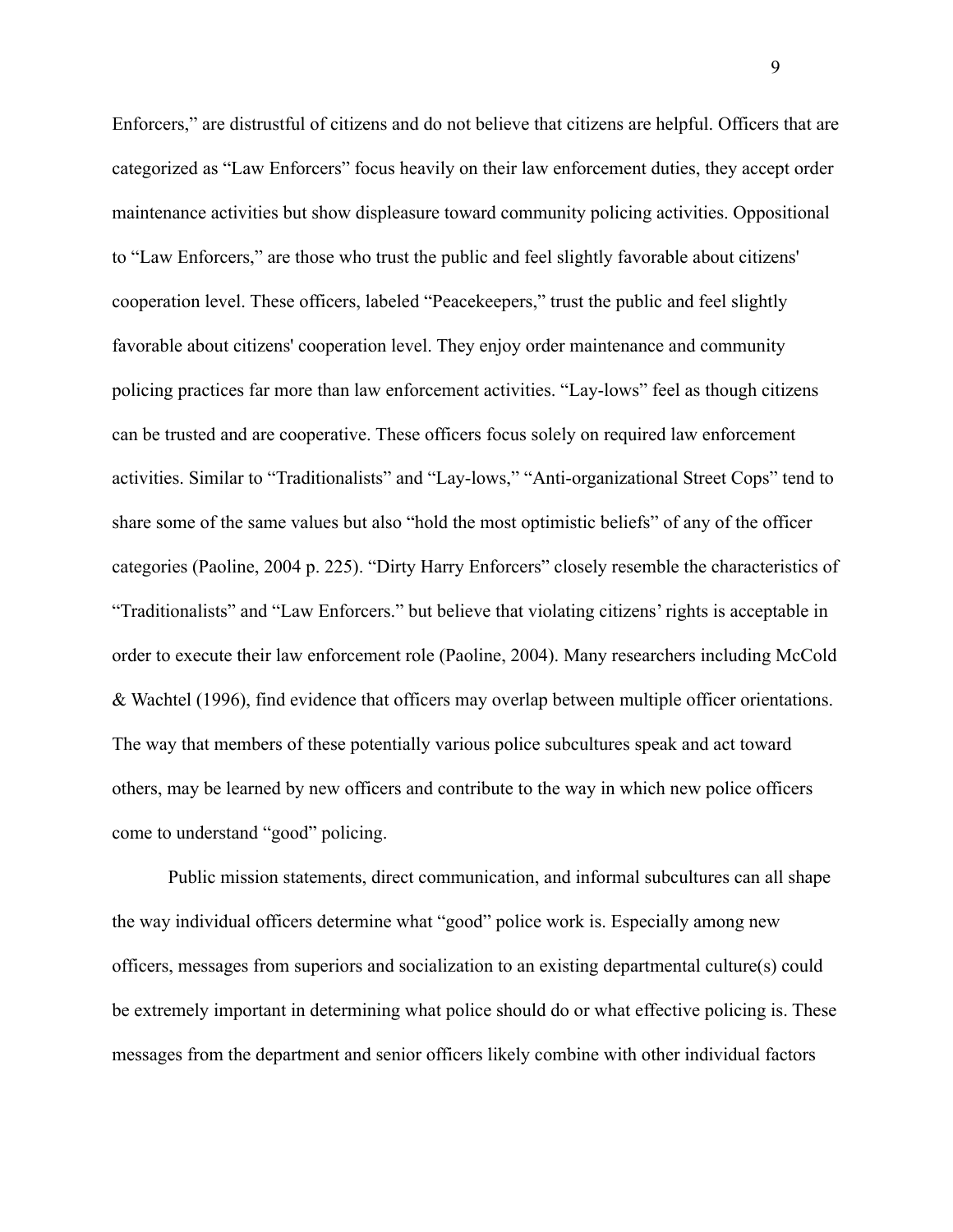such as personal beliefs about policing, personality traits, and/or attitudes toward police work, to comprise an officer's personal conception of what "good" policing is. Attributes of the work environment including; one's experience level or time on the job, on-duty experiences, job satisfaction/stress, perceived citizens' support of the Criminal Justice System, and the character of the community or neighborhood being served likely also matter (McCold & Wachtel, 1996).

Research has shown that behavioral patterns of individuals are strongly correlated to their attitudes and beliefs (Ajzen et al., 2018). Changing officer behavior likely hinges upon our ability to understand and shape officer attitudes regarding "good" policing. With such a potentially complex and abstract notion, deriving from numerous diverse sources, it is crucial to discover what officers define as "good" policing and where these ideas come from.

# **CURRENT STUDY**

The current study is designed to examine: 1) What do new officers define as "good" policing? 2) How do new officers learn what "good" police work is? and 3) How do new police officers spend their time? As a society, we currently assume that police recruits fully understand their mission, duties, and job responsibilities as they graduate from the police academy. Research has yet to examine how or to what extent new police officers actually understand their role. This is crucial to explore because if new police officers are not fully understanding what police administrators and the public are asking of them, there is no way for them to know what to change to properly serve their departments and the public.

#### **DATAAND METHODS**

*SAMPLE*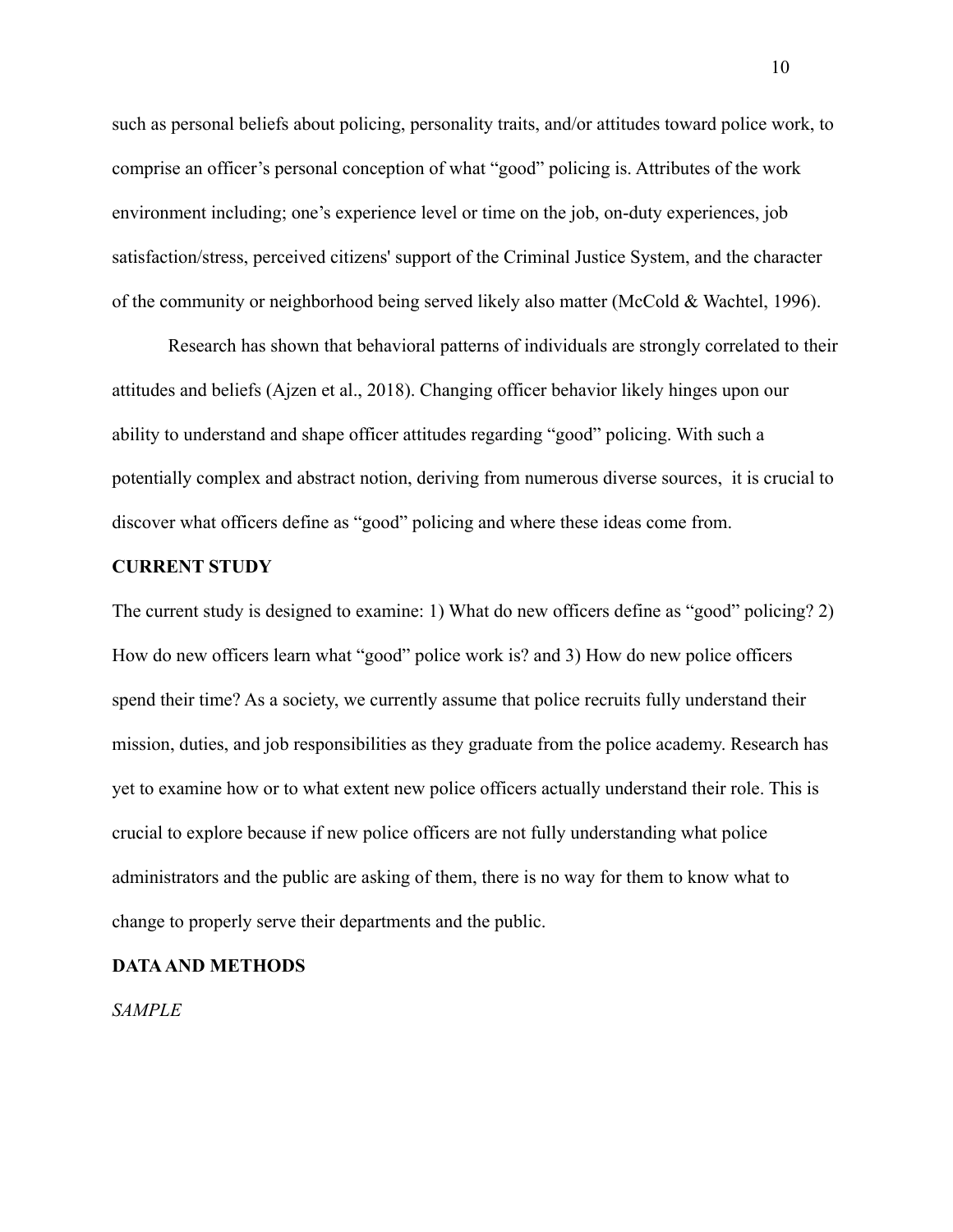As the goal of this research is to be applicable to all police officers in the state of Massachusetts, a sample of officers from Massachusetts was selected based on a non-probability cluster-sampling method. Forty-two police departments across the state were selected as potential respondents. The departments were organized into four categories based on the jurisdiction's population. Each category contained nine to eleven potential police departments. The chief of police or the highest available officer of each department was contacted via email to request permission to participate in the research. Twenty-five of the forty-two departments responded and authorized their officers to be contacted regarding participation, depending on their eligibility.

In order to be eligible for this study, officers must have met the following criteria; 1) Must be a current police officer in the state of Massachusetts and, 2) graduated from a police academy within five years of the interview date. No more than three police officers were to be selected from any given department as respondents. The focus of this study is on officers who have been on the job for no more than five years for multiple reasons. Most importantly, new police officers are the future of policing and are the most likely to be reflective of the effectiveness of current training practices. Measuring the effectiveness of current training is essential to establish necessary changes and improvements that should be made. Five years was chosen as the threshold for participation in this research because it would provide a sample of officers with a variety of experiences but not such a large margin that officers' experiences would vary wildly. It was believed that officers that graduated from a police academy within the last five years would report that their perception of "good" policing is most likely formed from training rather than other factors.

11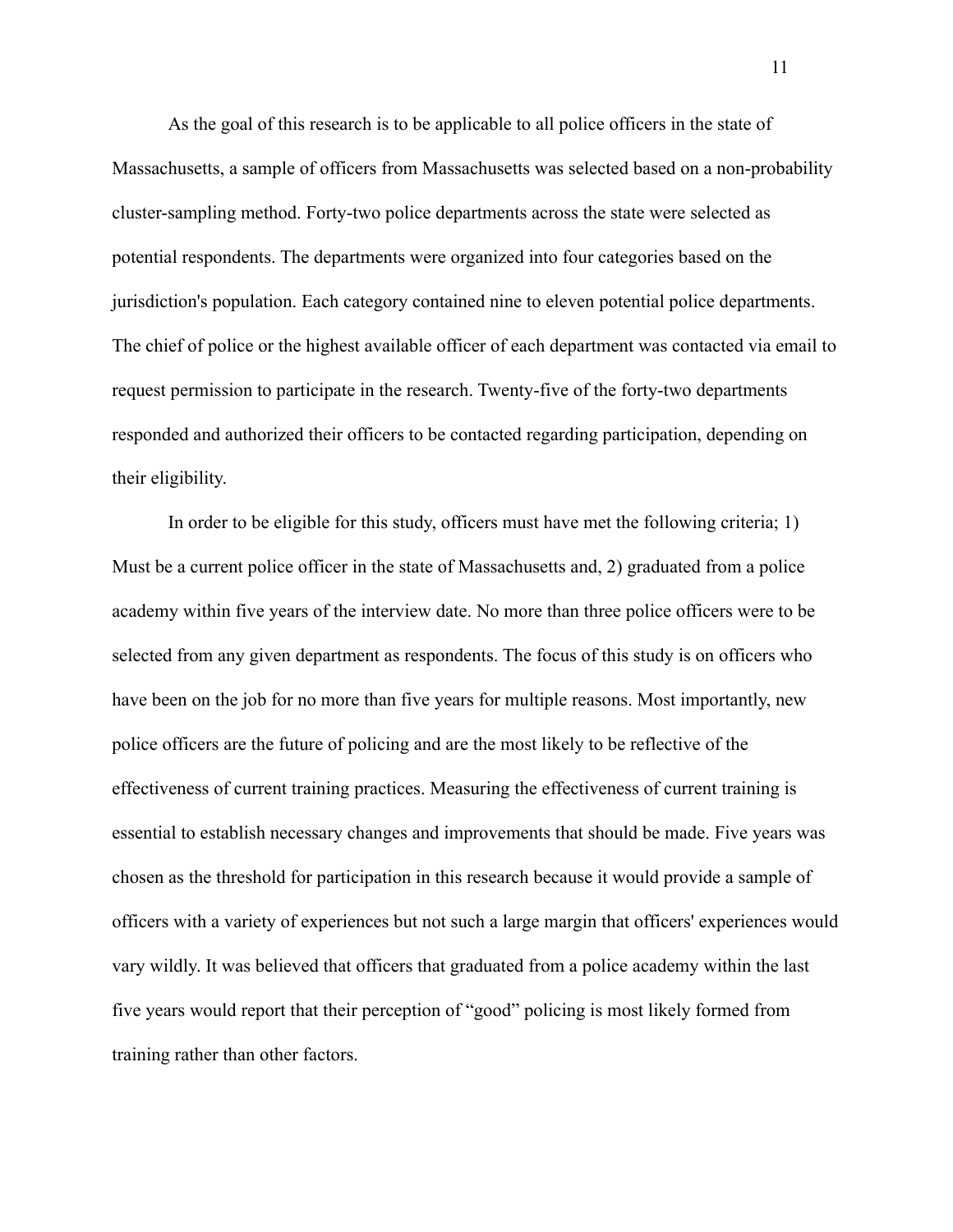The police chiefs that agreed to let their officers participate provided either a list of officers who met the criteria to be potential respondents or provided an officer's contact information who was in charge of human resources processes who then provided a list of potential respondents for this study. Twenty-seven of the officers provided by the departments were then contacted via email. Eleven officers responded and indicated an interest in participating. Nine interviews were conducted in total. Seven of the nine respondents were male, while two were female. The respondents were police officers in five different jurisdictions throughout Northeastern Massachusetts. Time while on the job varied among the respondents ranging from 1.5 years to 5 years. The respondents' average time on the job was 3.33 years. *MEASURES*

An essential focus of the interview was also on understanding where these officers learned "good" policing, promotional criteria, etc. To capture these constructs, open-ended, broad questions were asked to allow officers to answer in a way that was as unguided as possible. The interview guide utilized is included in *Appendix A*. Officers were asked what "good" police work looks like, what tasks and activities "good" police officers should do, and how they know or learned what "good" policing is (e.g., academy experience, field training officer (FTO) program, word of mouth from other officers, etc.)., and what the officer thinks that police should focus on in the future. Officers were then asked to describe a typical day while on shift, and were questioned about what activities they prefer to do during unstructured time (i.e., the time between calls for service), and why they decide to spend their time this way (e.g., observing other officers, learned on FTO, department rules/policy, etc.). Officers were also asked about their opinions regarding what factors their departments value when making promotional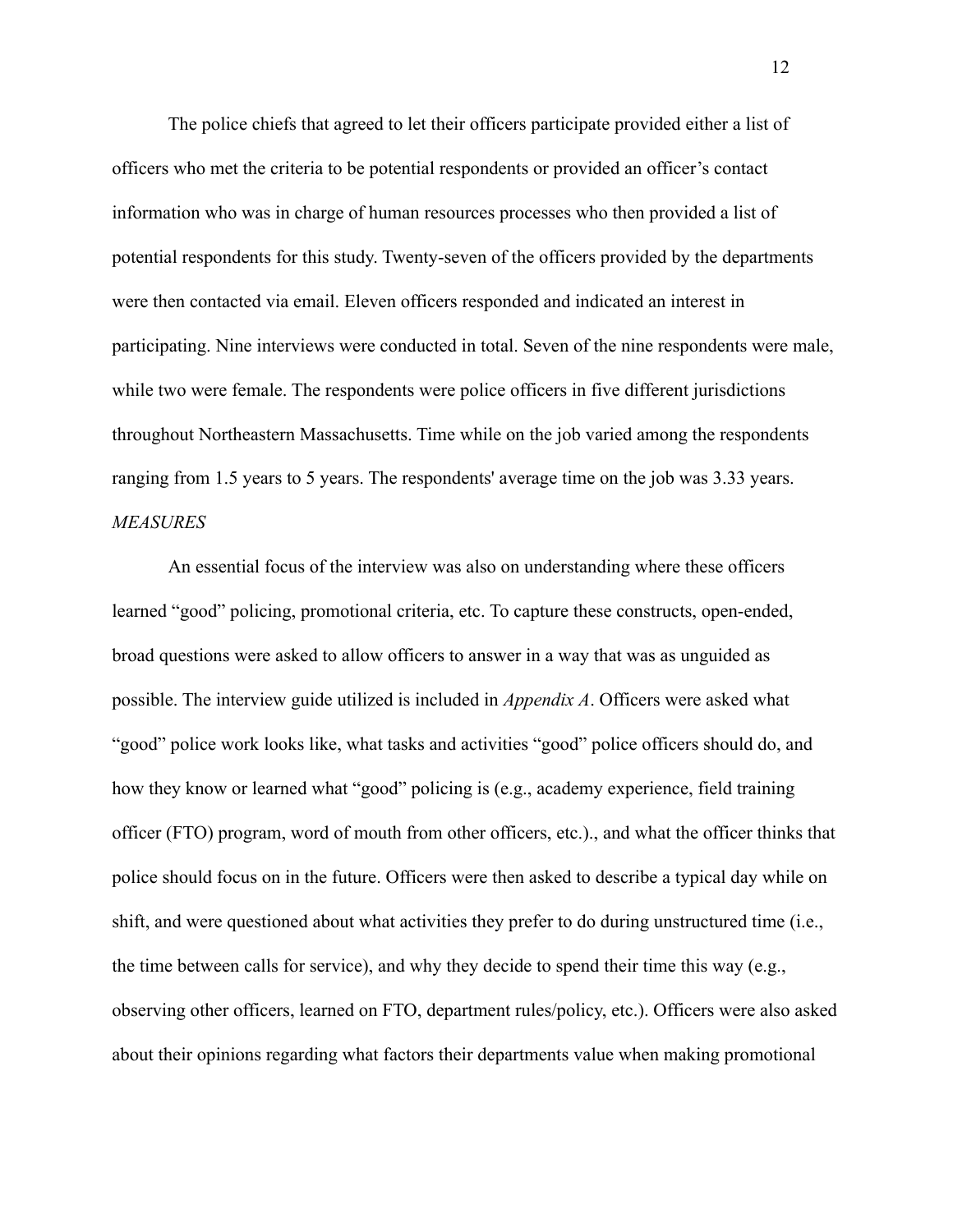decisions and/or specialty assignments and where they learned this information from or what they formed their opinion based on (e.g., personal observations, word of mouth from other officers, etc.).

#### *DATA COLLECTION: INTERVIEW PROTOCOL*

Semi-structured interviews were conducted with each new police officer. All interviews took place via video or phone call and ranged from approximately thirty minutes to one hour in length. An interview guide with potential questions was used during the interviews. The questions were designed to elicit open-ended answers and targeted the subject's opinion on what the "mission" of the police is, what it should be, and where they believe this knowledge is formed. Sample questions and general order of questions is depicted in the interview guide in *Appendix A*.

The interviews began with identifying the personal characteristics of the subjects including information on the officers' position, department, and basic demographics. These questions were asked first to establish rapport and to gain important information that may have impacted the officers' responses to the rest of the questions in the interview. Officers were then questioned about their first shift as a police officer including their shift assignment, what activities they took part in, and how they felt during and after the shift. This recall was designed to make officers feel comfortable and to recall a salient job-related experience, which served to transition into questions regarding the policing profession.

Although an interview guide was used as a reference for question wording and ordering, the guide was not strictly adhered to in each interview. In some interviews, the order of the questions asked would be shaped by the natural flow of conversation. This research was intended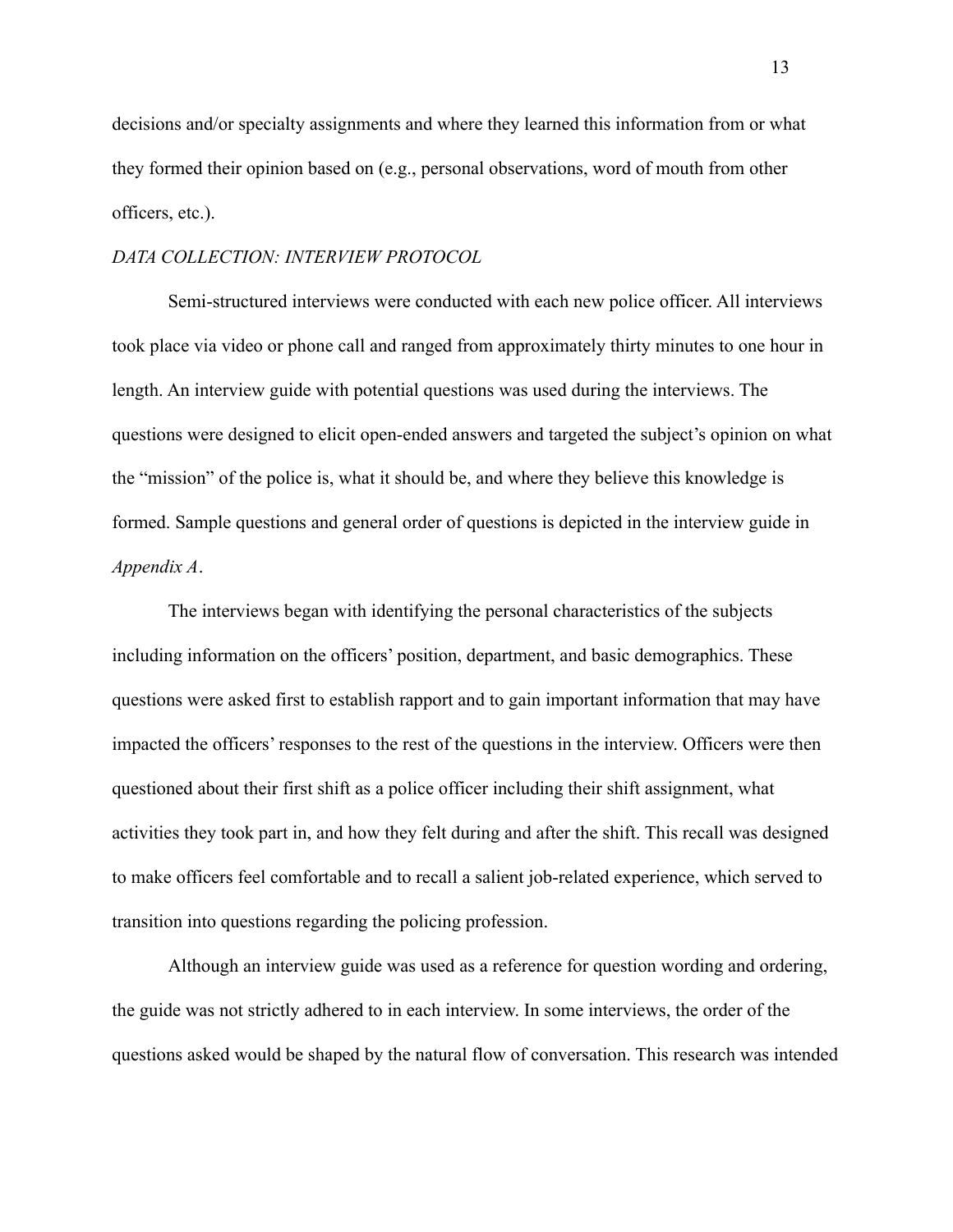for officers to indicate the most important aspects of their job, which meant that their answers really drove the interview conversations. Not all potential questions were asked in every interview if they were not relevant to the conversation the officer directed. If a respondent did not understand a question, it was rephrased and in some cases a general example given. Lack of standardization across interviews reflects both the unique conversational styles of each participant, the rapport built between interviewer and subject, and the natural flow of each conversation. To ensure adequate and comparable data were collected, the interviewer prioritized questions regarding how officers defined "good" policing and where these ideas come from by requiring they be included in every interview.

#### *DATA ANALYSIS*

Participants' responses were recorded during the interview through note-taking. Some of the responses were recorded verbatim, while others were paraphrased. Immediately after each interview, the participant's responses were transcribed from the document used to take notes to a data organizer spreadsheet. The purpose of this was to expand upon paraphrased responses to more accurately describe what the respondent had said. During this process, the researcher added more detail and explained their interpretation of what the interviewee was conveying. Following each interview, the researcher also conducted a "brain dump" where they recorded their thoughts and opinions regarding how the interview went, including the quality of rapport built, the attitude and level of interest shown by the respondent, factors that may have affected the interview, and other information not included in the data organizer.

Both open and selective coding methods were used for data analysis. Two independent researchers reviewed data gathered from the interviews. One of the which conducted the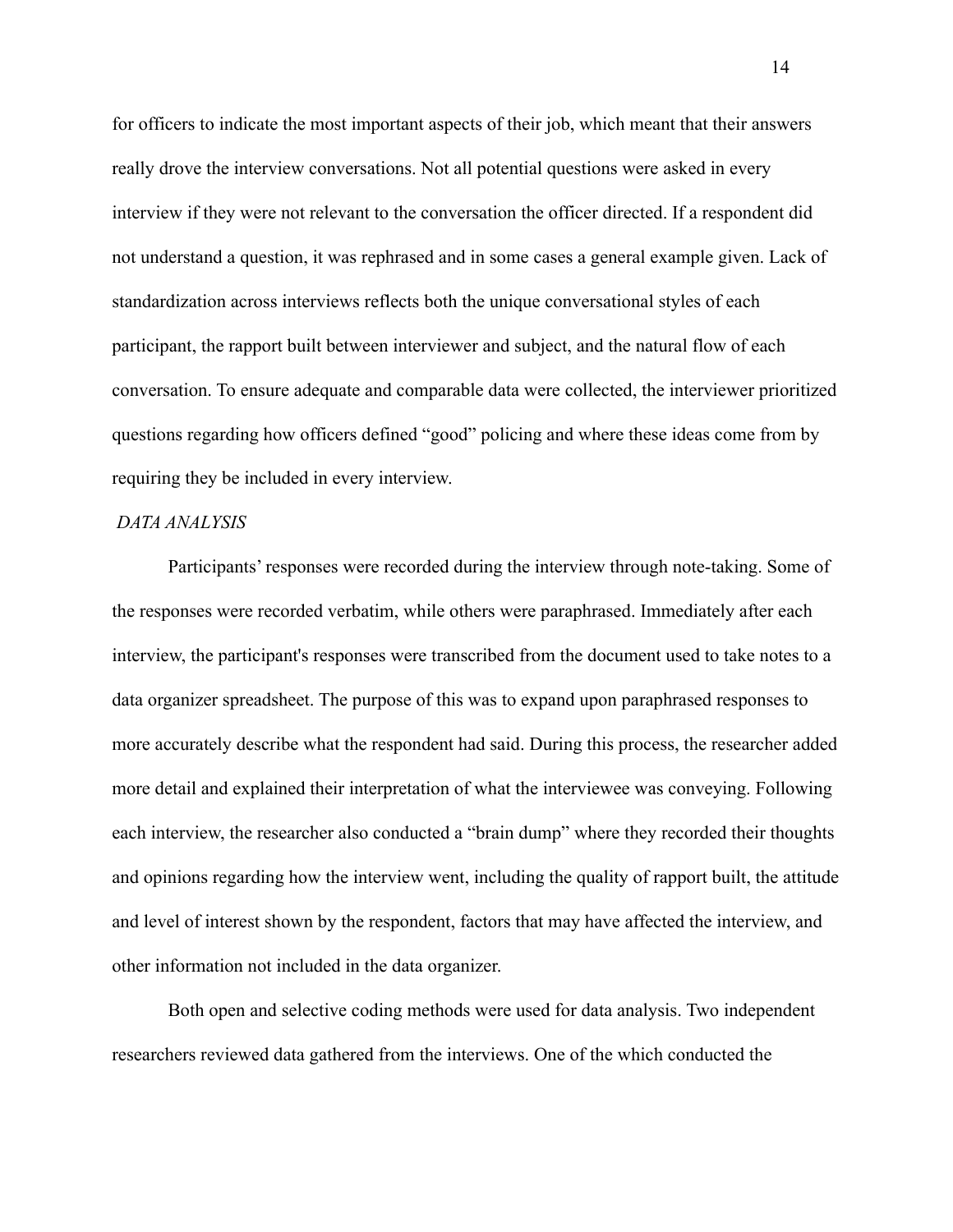interviews however, the second researcher was not present for any of the interviews. Analyzing data by using a researcher who was not privy to any of the respondents' answers helped to avoid bias and added rigor to the analysis process. The researchers established themes separately by analyzing the data organizer. They then cross-referenced the themes before going back and reanalyzing the data. Finally, the findings of both researchers were compared and contrasted.

#### **RESULTS**

#### *WHAT IS "GOOD" POLICING?*

Findings suggest that new police officers seem to accept and appreciate a wide scope of job responsibilities. Overwhelmingly, new officers believe that focusing on community policing-related activities is vitally important to being a "good" police officer. Many respondents explained their belief in the importance of getting out of their police cars and interacting with people in the community (especially kids and teenagers). Some described "good" police work as walking around public areas, visiting nursing homes, malls, libraries, and parks, and making conversation with people. Many respondents believed that their job was to problem solve, handle issues that were not traditionally thought of as being police-related, and focus on building and enhancing community relationships. Findings showed that new police officers felt a sense of personal responsibility to their communities, doing their job correctly, and working with the community rather than against it.

It is important to note that not all respondents felt positively about community policing, or that community engagement is an integral part of "good" policing. For example, contrary to the idea of working with communities, two respondents suggested that attempting to speak with members of the community can lead to negative outcomes. One respondent stated, "when you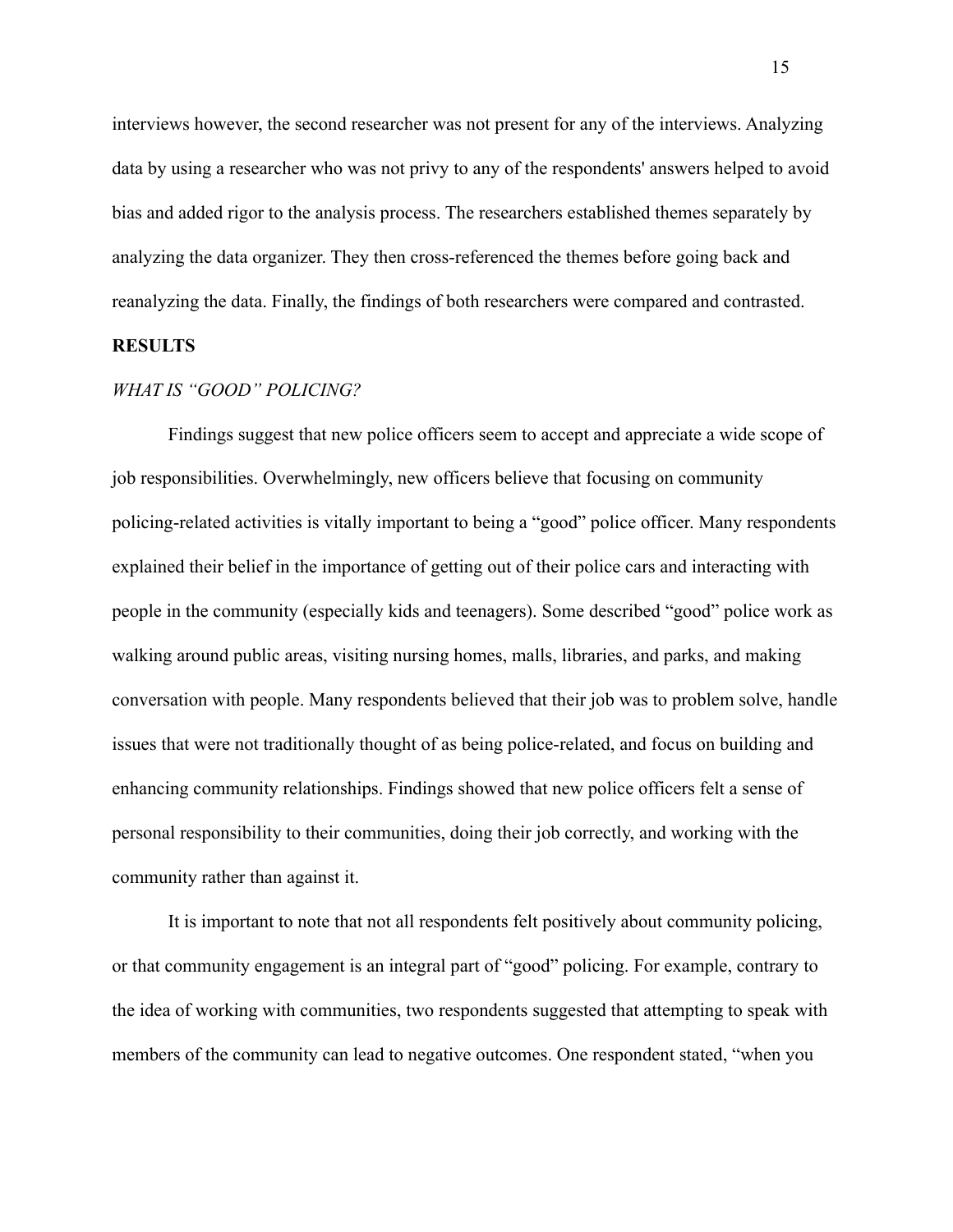get out of your car to try and talk to people, you're a racist. Stay out of people's hair, be as professional as possible, and try to leave people with a "good" taste in their mouth." Another respondent stated that it is important for officers to build community relationships however when you attempt to do this, you are putting yourself at risk of being called a racist. These responses may be the result of numerous factors, possibly including past negative interactions with the public, lessons learned from other police officers, and/or the current tension between some communities and their police departments.

### *OFFICERS' SOURCES OF KNOWLEDGE ON "GOOD" POLICING*

In developing their philosophies of "good" police work, it was evident that new officers relied on the people around them more than their personal beliefs or formal training. Findings indicated that field officer training programs and experience from being on the job were the most valuable in teaching new police officers what "good" policing is. Approximately eighty percent of respondents reported that their field training officer program, or "FTO" program, was essential to their learning process. Field training officer programs are a form of on-the-job training in which a newly hired officer is paired with a more experienced officer(s) for a given period of time (usually anywhere from twelve to twenty weeks). Although all FTO programs are different, generally for the first few weeks the new officer or officer said to be "on" FTO rides along in the police cruiser with the more experienced officer, or FTO officer. Throughout the program, the FTO officer gradually gives the new officer more tasks and responsibilities. By the end of the FTO program, the new officer takes the lead on every traffic stop and call for service, while the FTO officer is observing, evaluating, and only steps in to assist when the situation dictates. The FTO program had such a big impact on the new officers that multiple respondents had either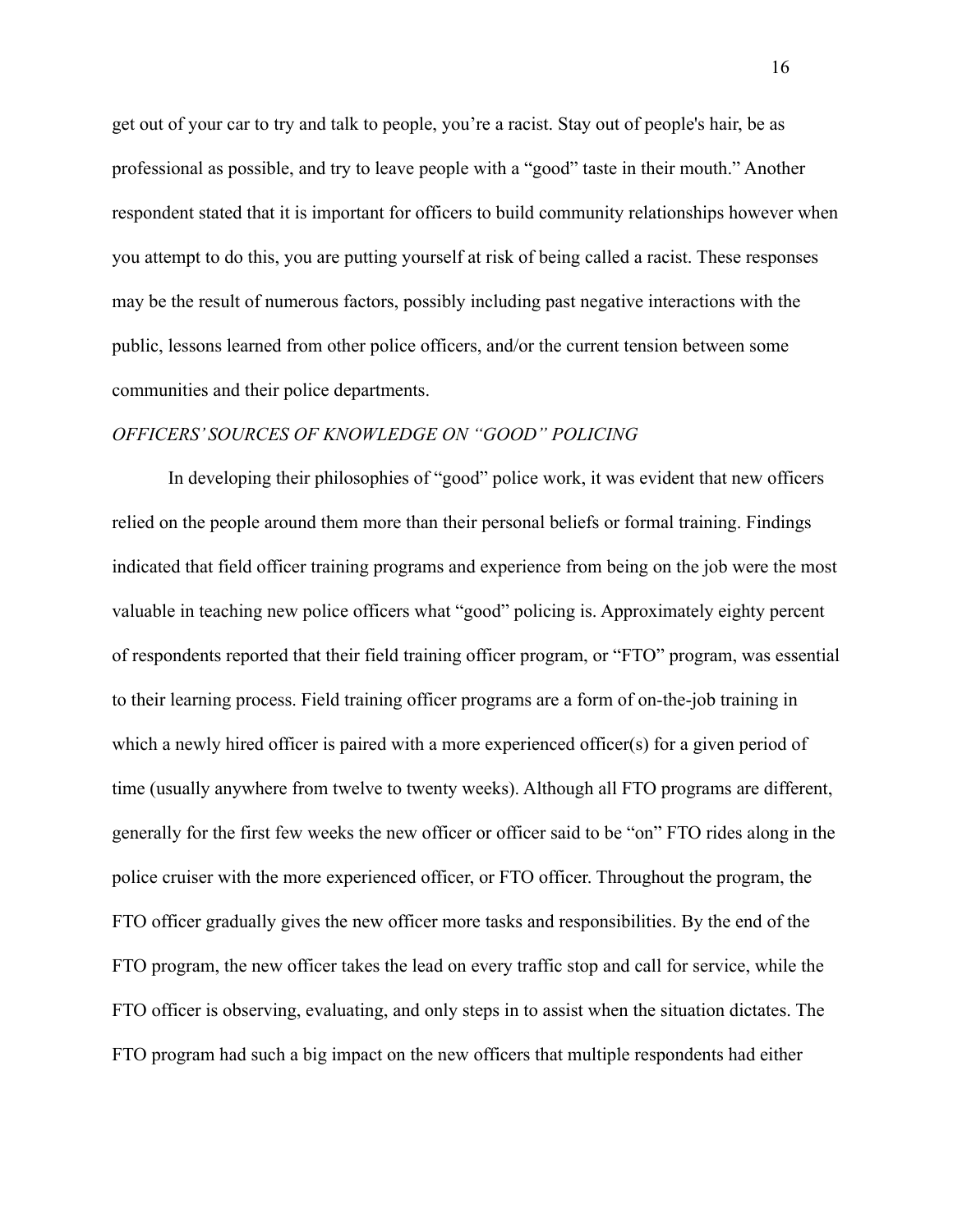become an FTO officer or would like to become an FTO in the future. Respondents reported that many of the activities that they still participate in, like going through the police call log prior to their shift, were learned from their FTO officer. Respondents also reported that one of the ways that helped them learn how to best do the job is on-the-job experience. Respondents used phrases like, "you won't learn it until you do it," and "I figured out how to do it on my own." However, the findings clearly show that there is no one source of information or experience that best teaches new officers how to police. Interestingly, half of the respondents who reported that they learned a lot on their own from personal experience on the job also reported that their FTO program was influential in their learning process. Findings show that officers learn what matters most for promotion through similar channels. Over half of the respondents stated that they learned what matters most for promotion from other officers (including FTO officers). A similar amount of respondents reported that they learned what criteria matter most for promotion through personal experience.

Considering that the respondents had recently graduated from a police academy, it was expected that they would have indicated that the academy was impactful in their learning process. However, only two respondents mentioned the police academy as being important in teaching them what "good" policing was. One of these respondents stated that they [learned a lot from a staff instructor at the academy] (paraphrased). Another respondent who mentioned the academy as being impactful stated that in relation to proactive enforcement of the law, the academy taught them that [it's better to be told to slow down than to do more (for example, to make fewer motor vehicle stops rather than more] (paraphrased). Only two other respondents specifically mentioned the police academy at all, and they mentioned negative experiences with

17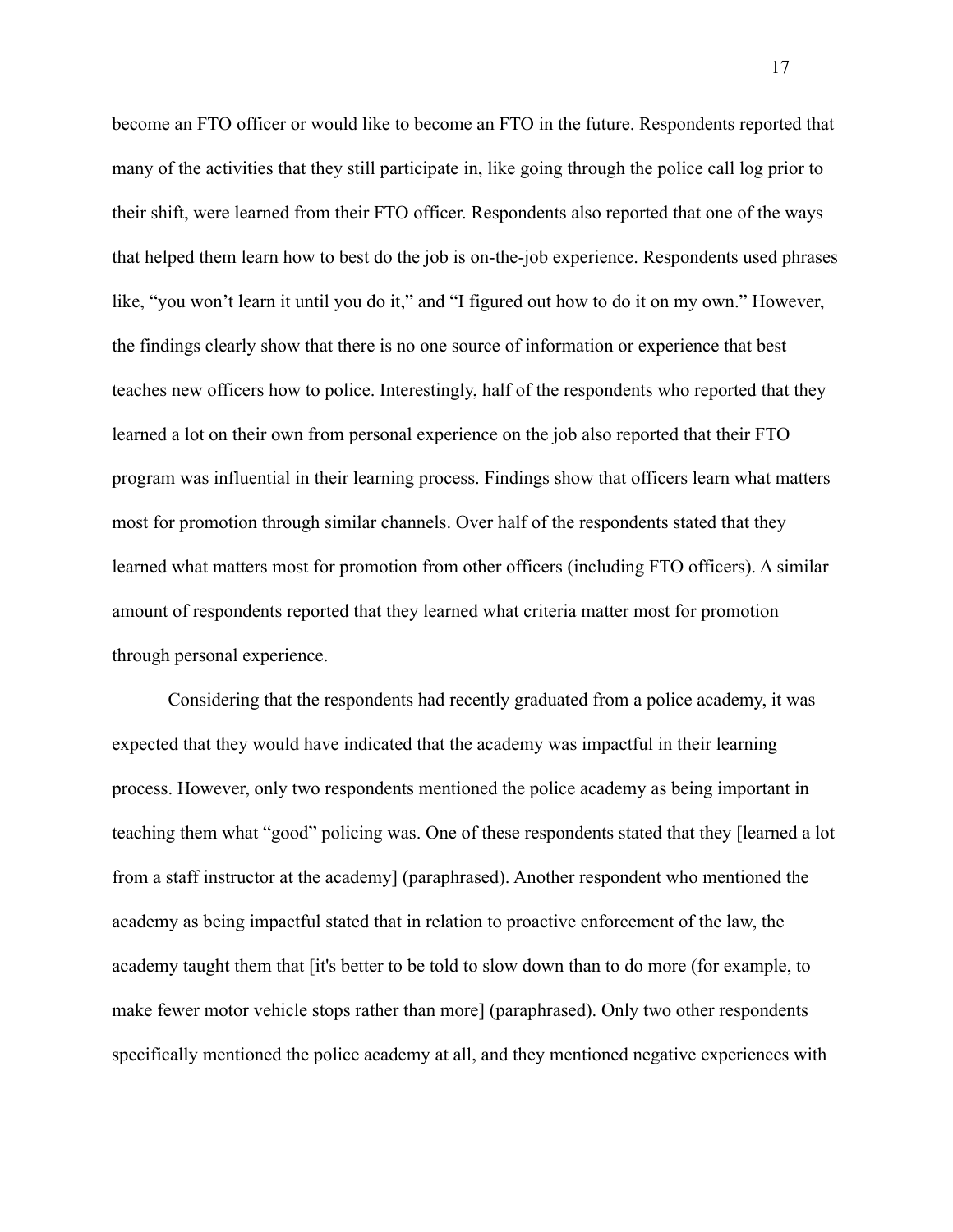the academy. One respondent stated, [the academy makes it seem as though you should strictly enforce the law. However, experience on the job taught them the importance of discretion] (paraphrased). Another respondent stated that they "don't think the academy translates well to the street. Getting yelled at doesn't make you a better police officer. The scenarios that you get in the academy you don't normally see in the street." The future of police academy training is discussed further in the discussion section.

#### *OFFICERS' DISCRETIONARY TIME*

Although responding to calls for service is one of the central duties law enforcement officers are tasked with, call volume varies based on jurisdiction, population, events in the community, and random chance. Findings show that during respondents' down-time, or "free time" when they are not responding to calls, they believed that it was important to be visible to the community and police proactively. Over half of the respondents (fifty-five percent) stated that during their down-time, they believed that it's important to show the public that they are out there to serve their community, park at schools as they are being dismissed to ensure that kids and teenagers see them, and to go to malls, senior centers, and other locations in the community. All officers who stated that it was important to be visible to the community also believed that community policing activities were integral components of "good" policing.

These same five respondents also reported that being proactive is a "good" use of down-time. When respondents mentioned proactive policing activities, they are primarily talking about enforcing the law and apprehending offenders. Respondents stated that they think that it is important to be proactive by trying to find guns, drugs, human trafficking, catching individuals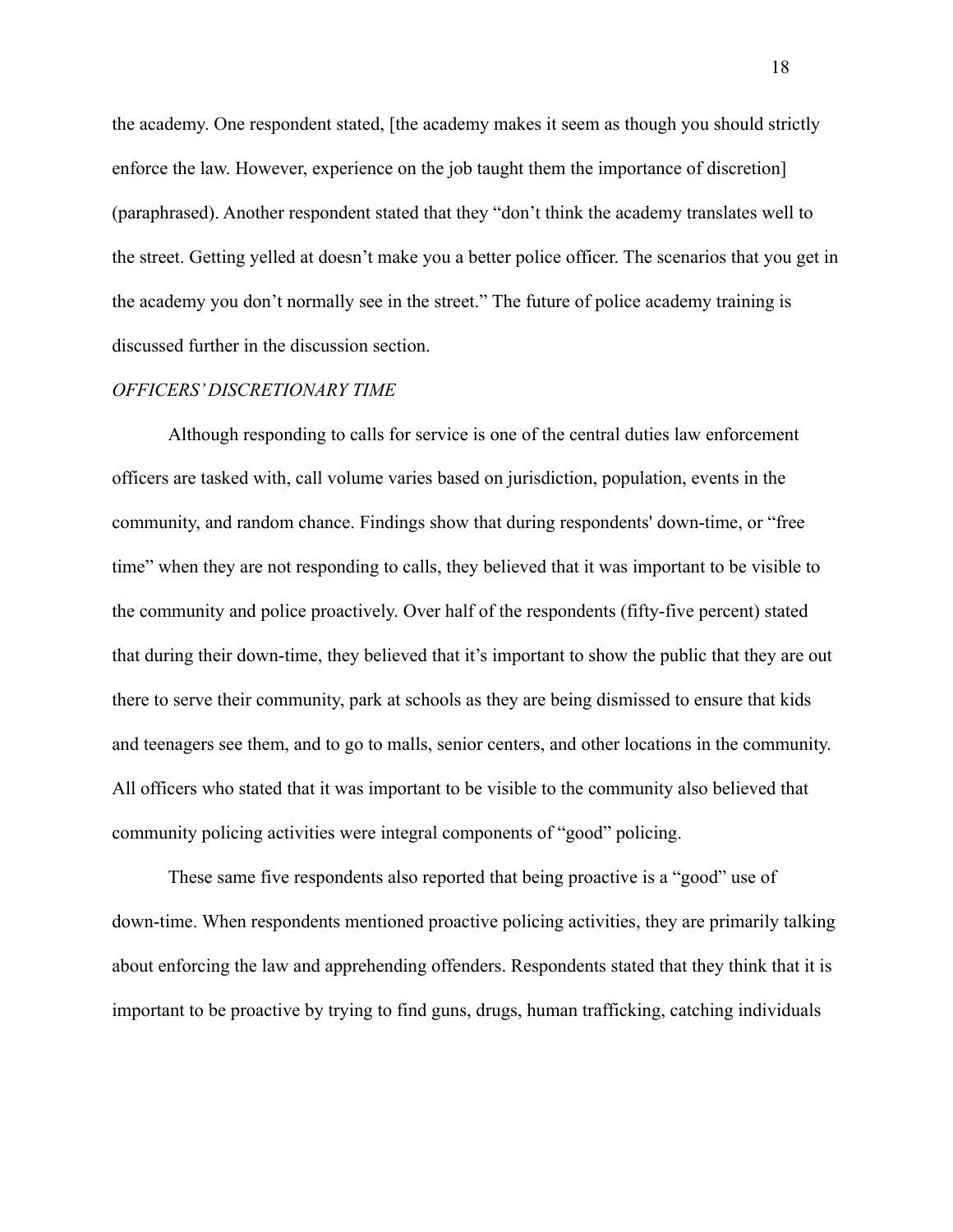driving under the influence, making traffic stops, towing offenders' vehicles, issuing criminal complaints, and looking for other abnormal or suspicious behavior.

#### *ADDITIONAL FINDINGS*

There was a difference between what officers believed "good" policing is and what they believed their department values for promotion. Respondents believed that carrying out community policing activities, being visible to the community, and proactively enforcing the law were the most important parts of "good" policing. However, regarding promotion, seventy-seven percent of respondents believed that one's reputation within the department and personal characteristics were important in department promotional decisions. Forty-four percent of respondents reported that civil service test scores were important in promotional decisions. Forty-four percent of respondents reported that they believe that their departments value proactive, enforcement-based policing for promotion. Potential issues and implications for the future related to this finding are detailed in the discussion section.

Overall, respondents' answers showed that new officers have a sense of personal responsibility and are devoted to doing their jobs correctly. They believe that it is important to work with their communities rather than against them. These findings show promise for the future of policing. Although this may seem implied, given the turbulent and ever-changing environment of policing, it is encouraging to know that young, new officers are eager to do their best to help the communities that they serve.

#### **DISCUSSION**

It is widely believed that the police academy is the time and place in which officers learn the most about duties, tactics, and responsibilities. However, we were struck by the low rate at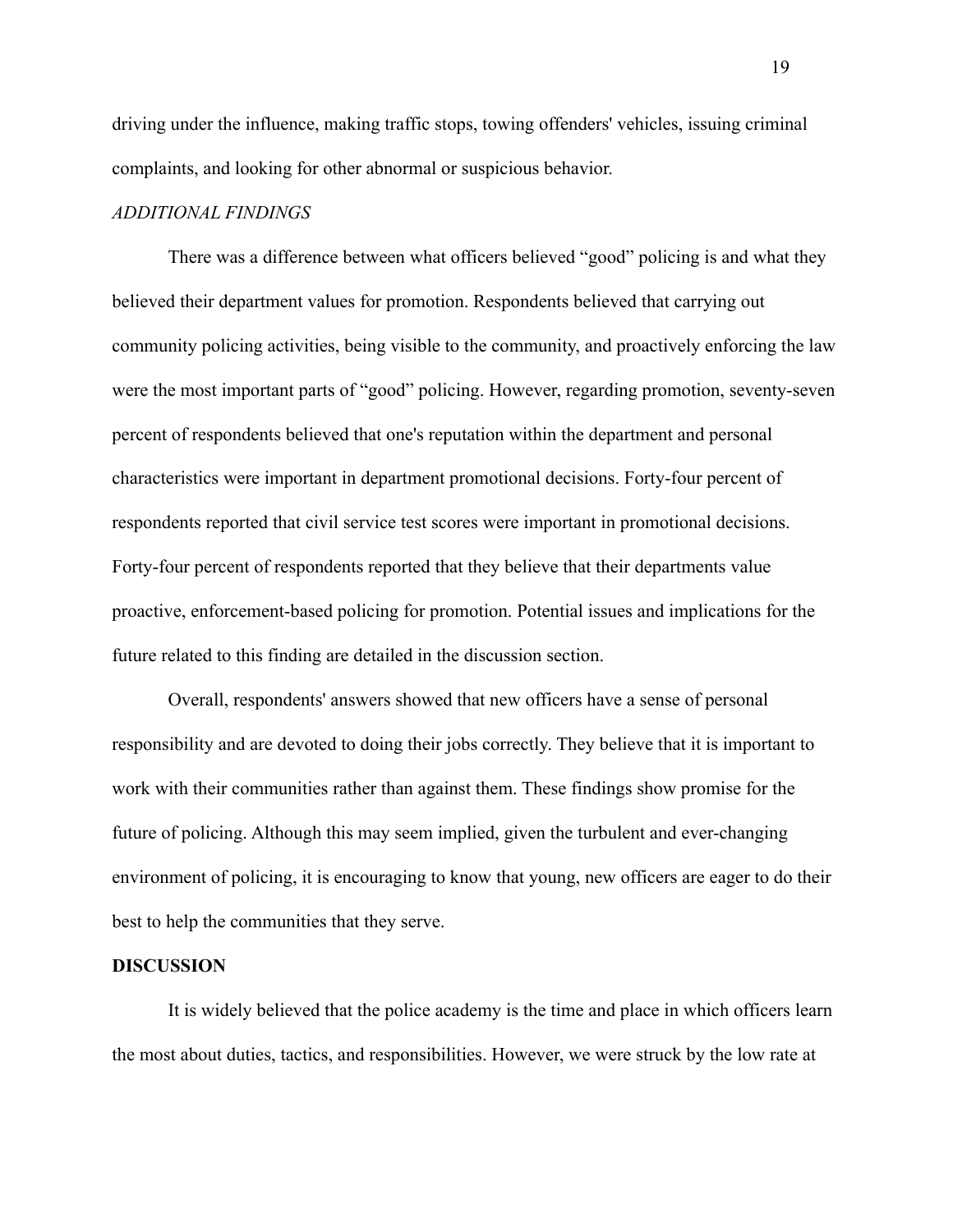which officers mentioned their academy training as a source of knowledge either with regard to their conception of "good" police work or promotional criteria. This finding could exist for a few reasons. First of all, policing is a profession that is characterized by camaraderie and respect for co-workers. It is also based on a hierarchical structure. Findings showing an emphasis on the FTO program may be because of new officers' deference to the more senior FTOs or respect for the experience of others. On-the-job experiences may be more salient as they are closer in time to the interviews or because they are "real" and not contrived. It is likely difficult to construct an academy environment that accurately reflects real-world scenarios. It may also be the case that the quantity or quality of training that officers receive in the academy differs. Although there is a minimum threshold of training time that each police academy needs to meet, it is possible that some recruits receive more than this minimum threshold, and/or the quality of the training they receive differs. Training may also be focused on more tactical elements of police work rather than the philosophical roots of the job, such that officers rely on their own time in service to develop those ideas. It is imperative that police academy administrators continue to reassess what training activities would be most beneficial to the recruits such that training aligns with what all officers believe "good" policing is. It is also important that state organizations, namely the Massachusetts Police Training Committee (MPTC) physically go to and observe instructors to ensure that recruits are getting the highest quality of training possible. Increased funding to training organizations and the creation of new and advanced facilities that would allow for more realistic scenario-based training may be beneficial.

Numerous prior research has suggested that multiple officer orientations, or police subcultures may exist (Brooks, Piquero, & Cronin, 1993; Cochran & Bromley, 2003; Demirkol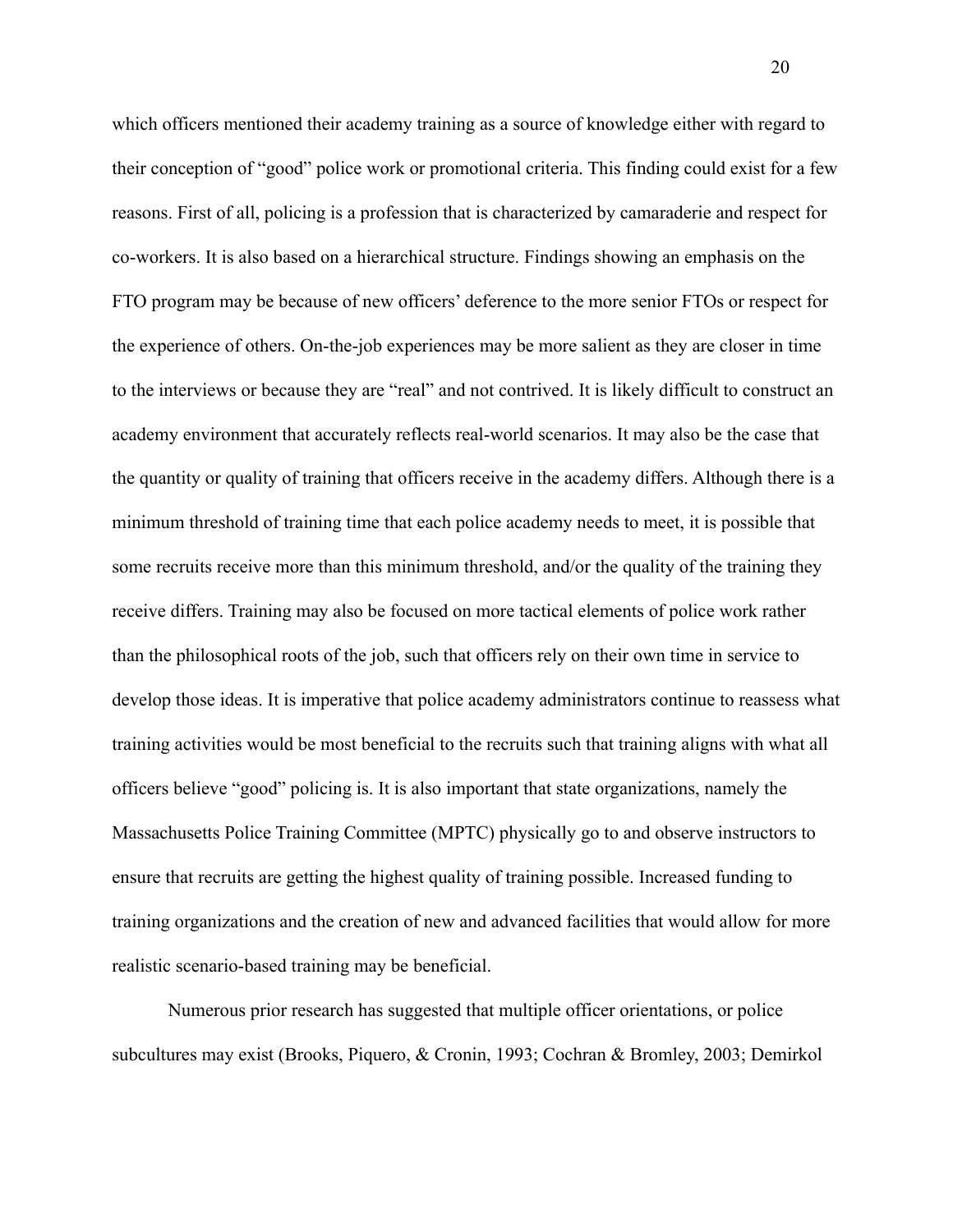& Nalla, 2017; Paoline, 2004). Paoline (2004) developed seven different officer orientations to encompass all police officers. However, findings from this research found the most support for McCold & Wachtel (1996), which stated that police officers often overlap between multiple orientations. Although some beliefs and attitudes expressed by the officers may have been applicable with one of Paoline (2004)'s seven officer orientations, many of the same officers responses were applicable to a different orientation. Respondents' beliefs varied and made it difficult to categorize them into any one of the seven Paoline (2004) orientations.

Findings suggested that there was a difference between what officers believed "good" policing is and what factors officers believed mattered for promotion. Department administrators should be incentivizing police officers behavior through promotion. Officers should know what types of activities their department values for promotion and should focus on carrying out those activities. It is also worth considering changing promotional criteria to match officer perceptions of "good" policing if there is agreement among officers and executives regarding what constitutes exemplary police work. Policing is a field with a long history and respect for authority, but that does not mean that the profession should be reliant on outdated methods of reward and career advancement. Departments should consider auditing their promotion processes, identifying what actions and qualities are valued empirically, and making changes if they feel it necessary.

#### *LIMITATIONS AND FUTURE RESEARCH*

These findings, as with any study, should be interpreted with caution and in light of methodological limitations. This study was limited by a small sample size. The COVID-19 pandemic constrained this research and did not allow researchers to obtain as large a sample as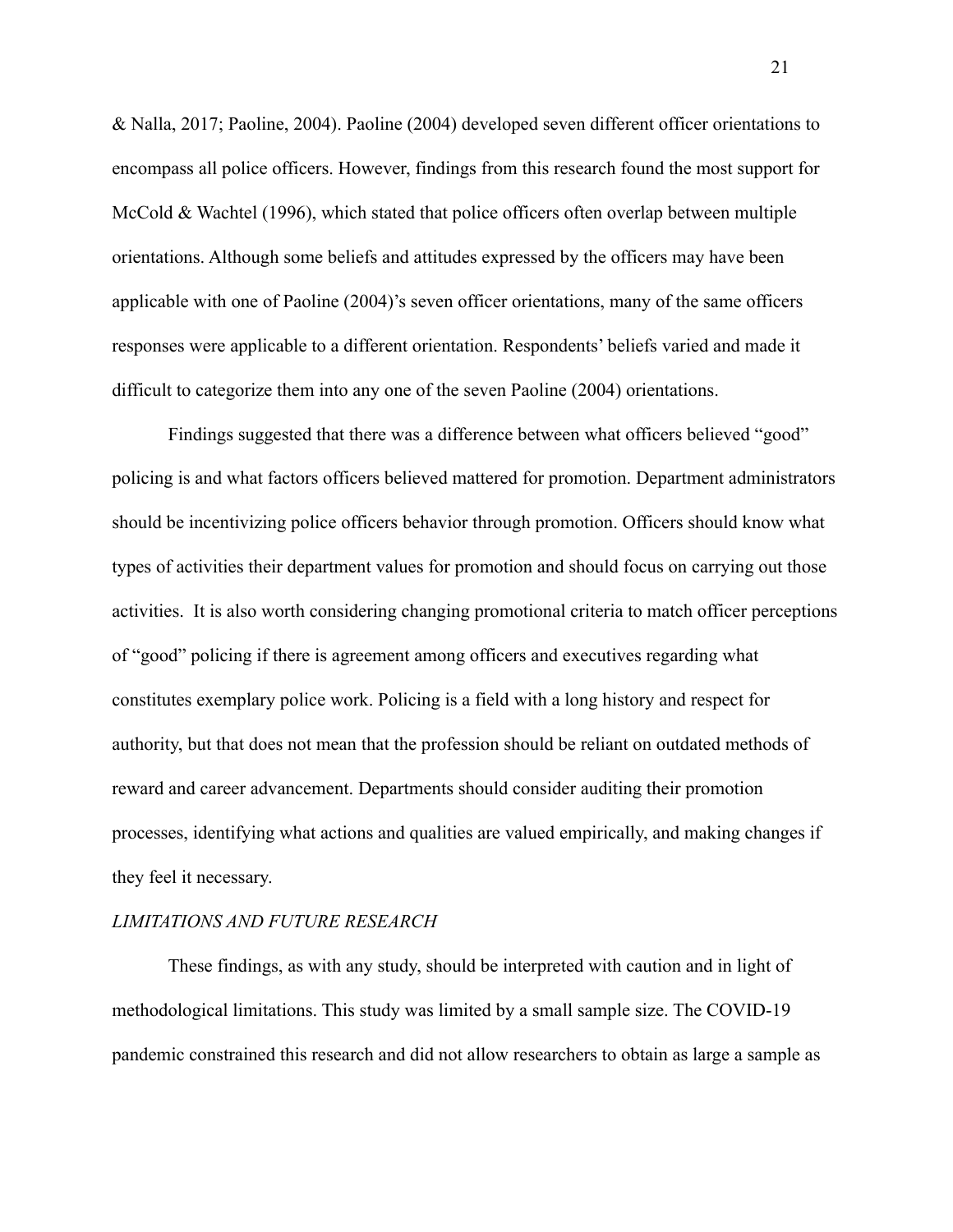desired. Findings should be considered to be preliminary and may not be generalizable to the entire population. The sample was made of officers from departments that were relatively close in proximity to each other. This research was a good first step in gaining a better understanding however, it should be expanded on with a larger sample size in the future.

Future research should also further examine the relationship between what officers believe is "good" policing, and what departments incentivize their officers to do through promotion. Officer orientations and subcultures should be further investigated by comparing and contrasting a large sample of officers responses to questions similar to the ones listed in *Appendix A*. It is also important for additional work to examine the relationship between police officers' opinion of what "good" policing is and the publics' opinion of "good" policing. To ensure the highest level of citizen satisfaction in the police, these opinions of "good" policing should be similar. If in reality, they are not, then conversations and education must take place to reconcile any observed differences. With regard to police officer orientations, it may be the case that police officers opinions today differ from one another more than in the past. The kind of research exemplified in this study could serve as a starting point for such reconciliation. Finally, further research should be conducted on new police academy programs that have been developed in the state of Massachusetts. These programs connect collegiate academic institutions (e.g., Merrimack College and Fitchburg State University) with police academy training. Future research should examine their effectiveness in teaching new police officers what good policing is.

#### **REFERENCES**

Ajzen, I., Albarracin, D., Lohmann, S., Fishbein, M. (2018). The Influence of Attitudes on Behavior. *ResearchGate GmbH.* 1-146.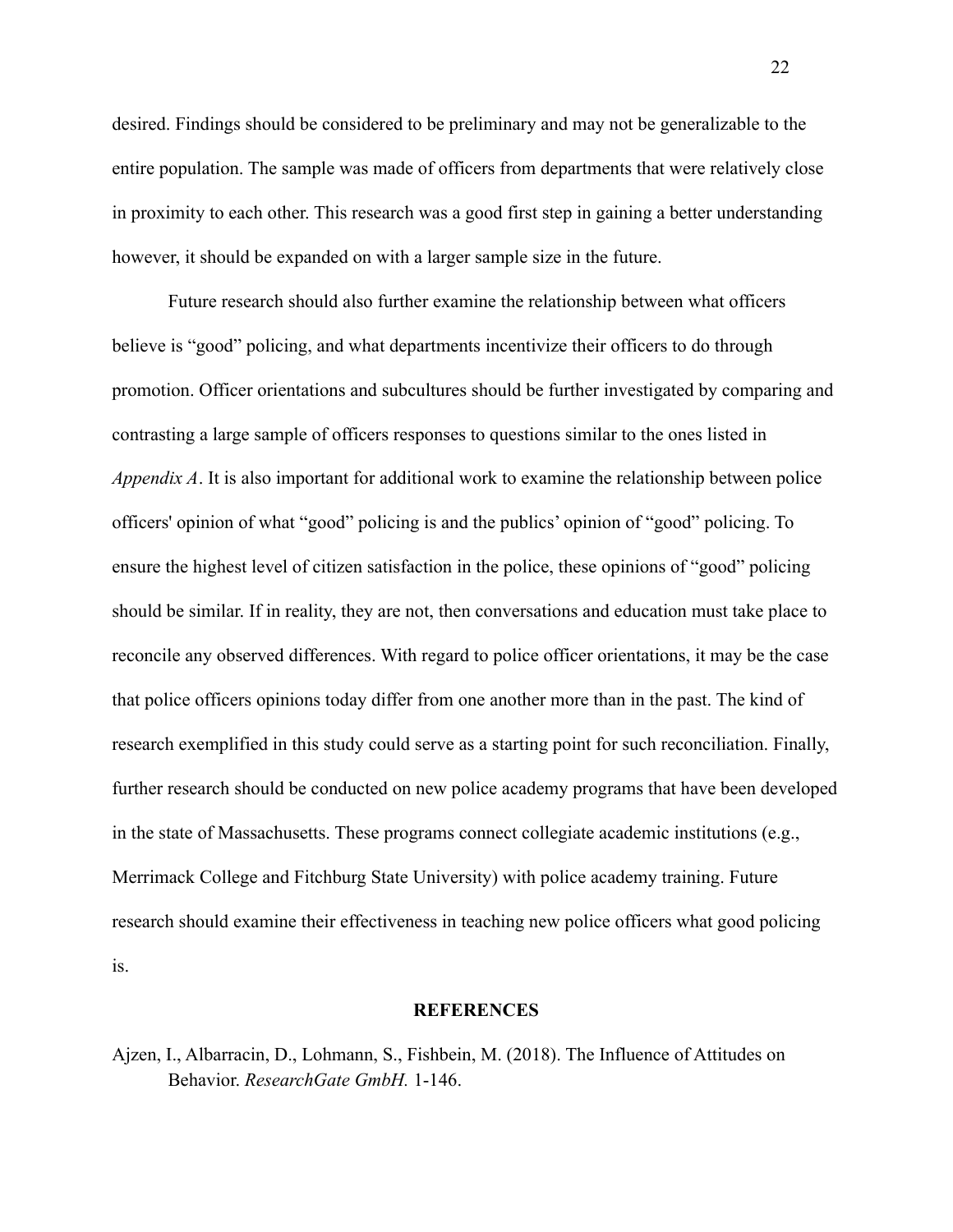- Brooks, L. W., Piquero, A., Cronin, J. (1993). Police Officer Attitudes Concerning Their Communities and Their Roles: A Comparison of Two Suburban Police Departments. *American Journal of Police, 12(3)*, 115-139.
- Cochran, J. K. & Bromley, M. L. (2003). The Myth of the Police Sub-Culture. *Policing:An International Journal of Police Strategies & Management, 26*(1), 88-117.
- Cosgrove, F. M. (2016). 'I wannabe a copper': The engagement of Police Community Support Officers with the dominant police occupational culture. *Criminology & Criminal Justice, 16*(1), 119-138.
- Crowl, J. N. (2017). The effect of community policing on fear and crime reduction, police legitimacy and job satisfaction: an empirical review of the evidence. *Police Practice and Research, 18*(5), 449-462.
- Denhardt, R. B. (1999). *Public administration: An action orientation* (3rd ed.). Ft. Worth, TX: Harcourt Brace.
- DeLone, G. J. (2007). Law Enforcement Mission Statements Post-September 11. *Police Quarterly, 10*(2), 218-235.
- Demirkol, I. C. & Nalla, M. K. (2017). How does police culture shape officers' support for community policing? *Policing and Society, 29*(6), 692-705
- Engel, R. S. & Worden, R. E. (2003) Police Officers Attitudes, Behavior, and Supervisory Influences: An analysis of problem solving. *Criminology, 41*(1), 131-166.
- Gau, J. M. & Paoline, E. A. III (2017). Officer Race, Role Orientations, and Cynicism toward Citizens. *Justice Quarterly, 34*(7), 1246-1271.
- Hassell, K. D. & Brandl, S. G. (2009). An Examination of the Workplace Experiences of Police Patrol Officers: The Role of Race, Sex, and Sexual Orientation. *Police Quarterly, 12*(4), 408-430.
- Lord, V, B. (1996). An Impact of Community Policing: Reported Stressors, Social Support, and Strain Among Police Officers in a Changing Police Department. *Journal of Criminal Justice, 24*(6), 503-522.
- Lurigio, A. L. & Skogan, W. G. (1994). Winning the Hearts and Minds of Police Officers: An Assessment of Staff Perceptions of Community Policing in Chicago. *Crime & Delinquency 40*(3), 315-330.
- McCold, P. & Wachtel, B. (1996). Police Officer Orientation and Resistance to Implementation of Community Policing. *American Society of Criminology.*
- Misner, G. E. (1967). The Urban Police Mission. *Issues in Criminology 3*(1), 35-46.
- Morreale, S. A. & Lambert, D. E. (2009). Homeland Security and the Police Mission. *Journal of Homeland Security and Emergency Management 6*(1), 1-19.
- Orr, M. & West, D. M. (2007). Citizen Evaluations of Local Police. *Administration & Society 38*(6), 649-668.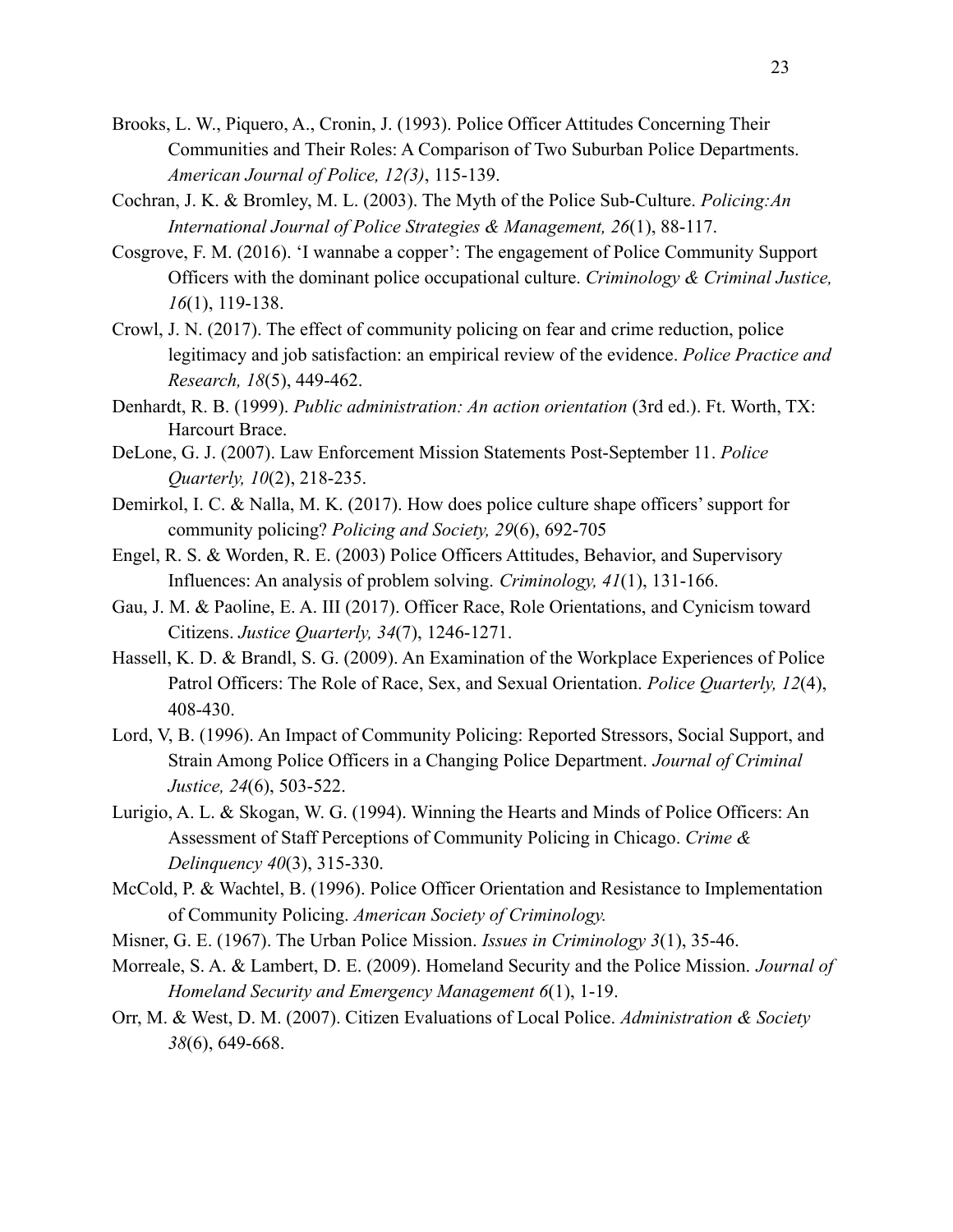- Paoline, E. A., Myers, S. M., and Worden, R. E. (2000). Police Culture, Individualism, and Community Policing: Evidence from Two Police Departments. *Justice Quarterly 17*(3), 575-606.
- Paoline, E. A., Terrill, W. (2005). The Impact of Police Culture on Traffic Stop Searches: An Analysis of Attitudes and Behavior. *Policing: An International Journal of Police Strategies & Management 28*(3), 455-472.
- Paoline, E. A. (2004). Shedding Light on Police Culture: An Examination of Officers' Occupational Attitudes. *Police Quarterly 7*(2), 205-236.
- Perrott, S. B. & Taylor, D. M. (1995). Crime Fighting, Law Enforcement and Service Provider Role Orientations in Community-Based Police Officers. *American Journal of Police 14*(3/4), 173-195).
- Smith, B. W., Novak, K. J., Frank, J., and Lowenkamp, C. (2005). Explaining Police Officer Discretionary Activity. *Criminal Justice Review 30*(3), 325-346.
- Terrill, W. & Paoline, E. A. (2015). Citizen Complaints as Threats to Police Legitimacy: The Role of Officers' Occupational Attitudes. *Journal of Contemporary Criminal Justice 31*(2), 192-211.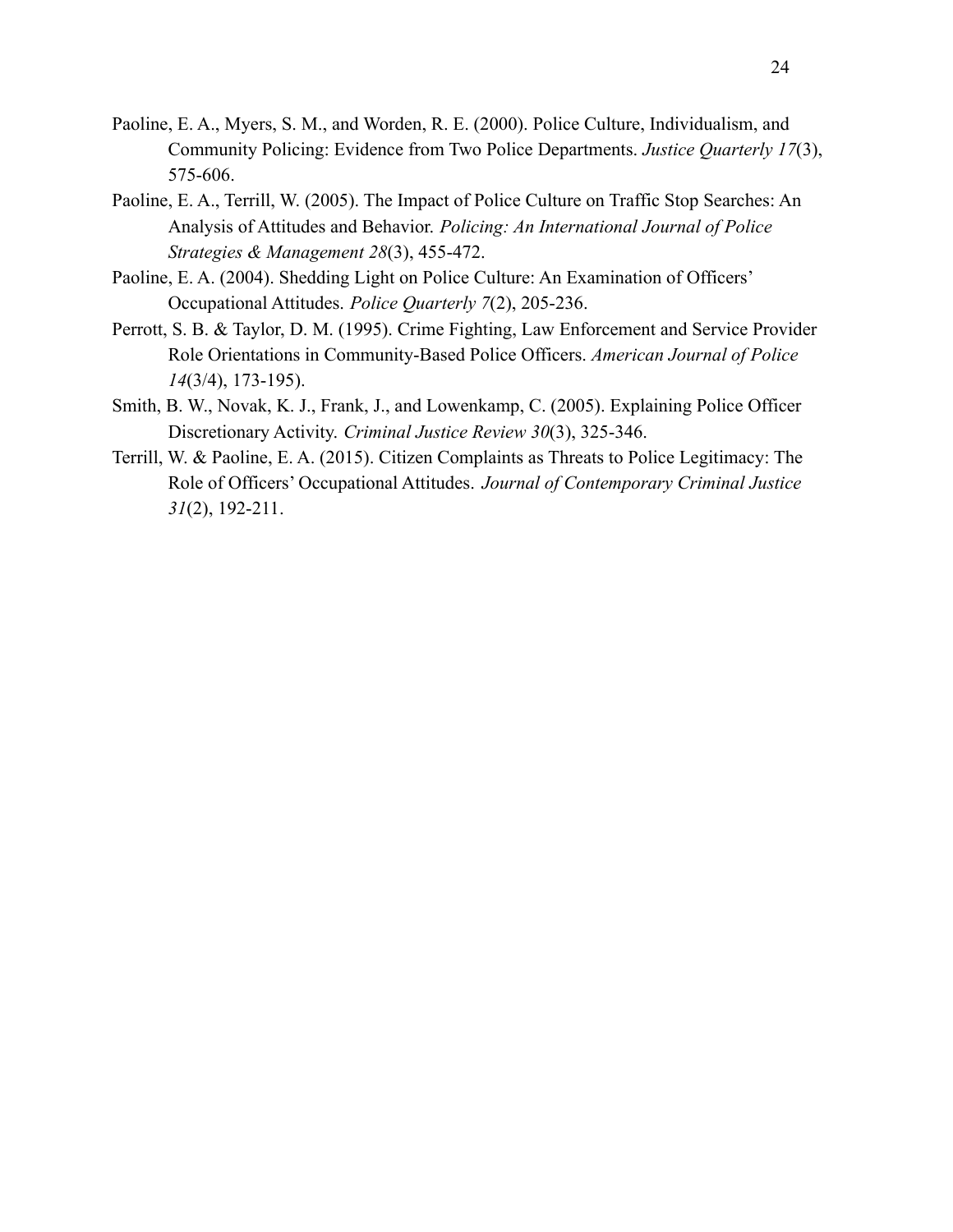# **APPENDIX A Unstructured Interview Guide**

#### *Disclaimer-- to be read casually*

*The purpose of this research is to learn about how you understand your mission as a police officer. I will ask you several questions about your job duties, career advancement, and the overall goals of policing. There are no "correct" answers to these questions. Your answers will be kept strictly confidential. I ask that you provide your personal opinion on these matters, in addition to any formal objectives for law enforcement communicated to you from others.*

### *Opening Questions*

- *● What is your name and position?*
- *● How long have you been a (department) police officer?*
	- *○ Have you previously been employed with another police department? If yes, which?*
- *● When did you graduate from the police academy? Which one?*
- *● Have you attended more than one academy?*
- *● Think back to your first shift alone as a police officer on patrol, what was it like/what did you do?*
	- *○ What was your shift assignment?*
	- *○ Does your town/city use beat assignment?*
	- *○ Why did you do what you did?*
	- *○ Thoughts after first shift*

# *Topic: Police Mission*

- *● In your opinion, what does "good police work" look like?*
- *● Then: ask which ever they didn't answer about:*
	- *○ In your opinion, why do we have police in society (philosophical)?*
	- *○ In your opinion, what tasks/activities should good police officers do (concrete examples)?*
		- *■ What has influenced your understanding of the police mission?*
			- *● Most Important:*
			- *● Personal Experiences-*
			- *● Formal law enforcement training (academy)-*
				- *○ Which part of the academy?*
			- *● Commands from superiors-*
			- *● Departments mission statement-*
			- *● Education-*
			- *● Colleagues/other officers on the job-*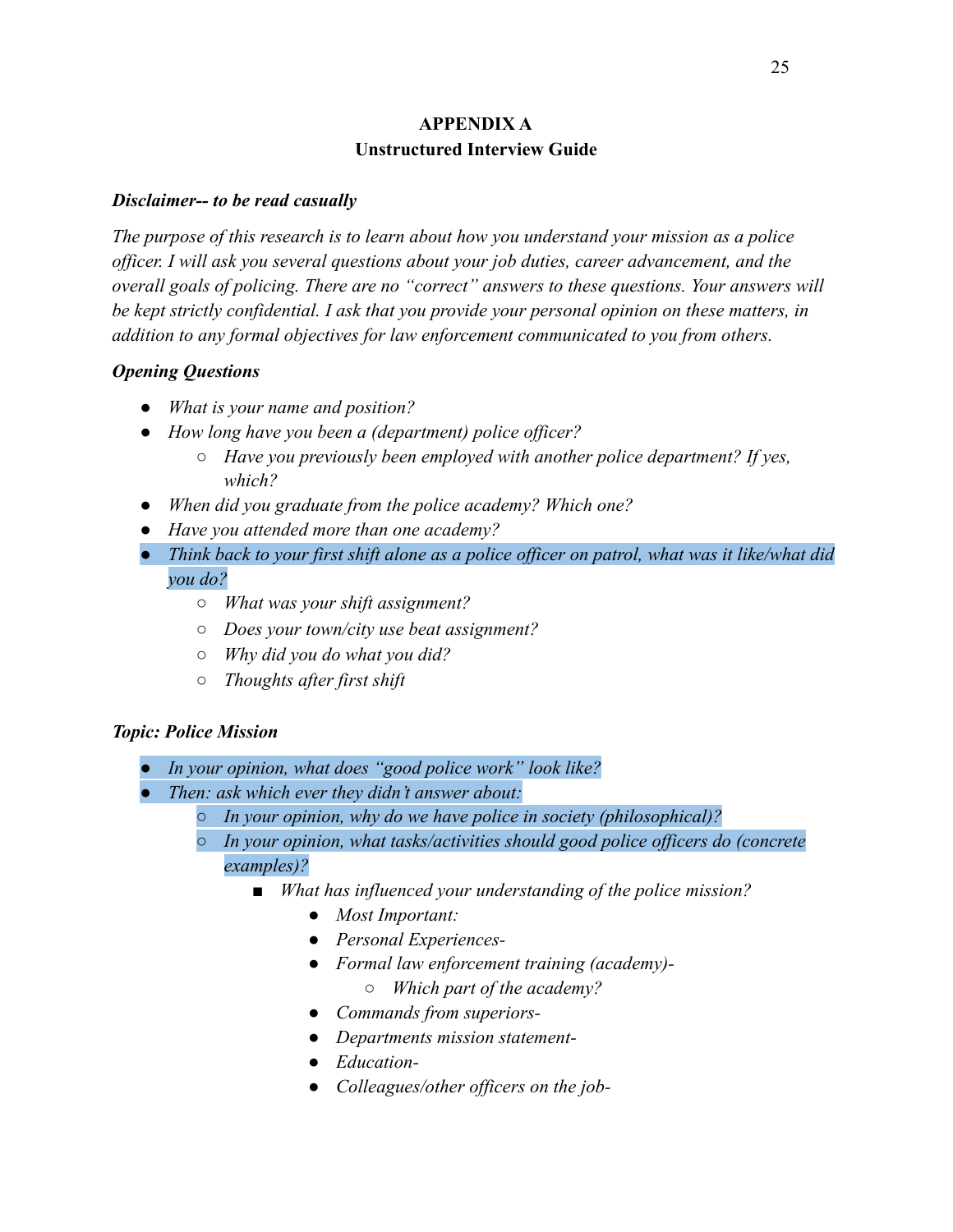- *● FTO's-*
- *● Family/Friends-*
	- *○ Are they law enforcement?*
- *● TV/Media-*
- *● Personal beliefs-*
- *● Military experience-*
- *● What should police focus on for the future?*

# *Topic: Daily routines/unstructured time*

- *● Now that you have been on the force for X time, please describe a typical day.*
- *● Assuming that your call volume allows for "down-time", how do you specifically spend your time in between calls for service?*
	- *○ Why do you choose to spend your down-time this way?*
	- *○ Do you have any departmental rules and regulations that govern and/or control your "down-time?"*
		- *■ If they do:*
		- *■ How are these departmental rules and regulations that govern and/or control your "down-time" communicated to you?*
		- *■ How are these departmental rules and regulations that govern and/or control your "down-time" recorded and measured?*

# *Topic: Departmental Advancement*

- *● Where do you see yourself professionally in the next 5-10 years?*
- *● Are there any assignments or promotions you hope to earn?*
- *● In your opinion, what factors are most important in promotion decisions?*
	- *○ Where did you learn these standards?*
		- *■ Personal Experiences-*
		- *■ Formal law enforcement training (academy)-*
			- *● Which part of the academy?*
		- *■ Education-*
		- *■ Colleagues/other officers on the job-*
		- *■ FTO's-*
		- *■ Family/Friends-*
			- *● Are they law enforcement?*
		- *■ TV-*
		- *■ Personal beliefs-*
		- *■ Military experience-*
- *● Do you think these factors differ for specialty assignments?*
- *● Topic: Internal Police Communication*